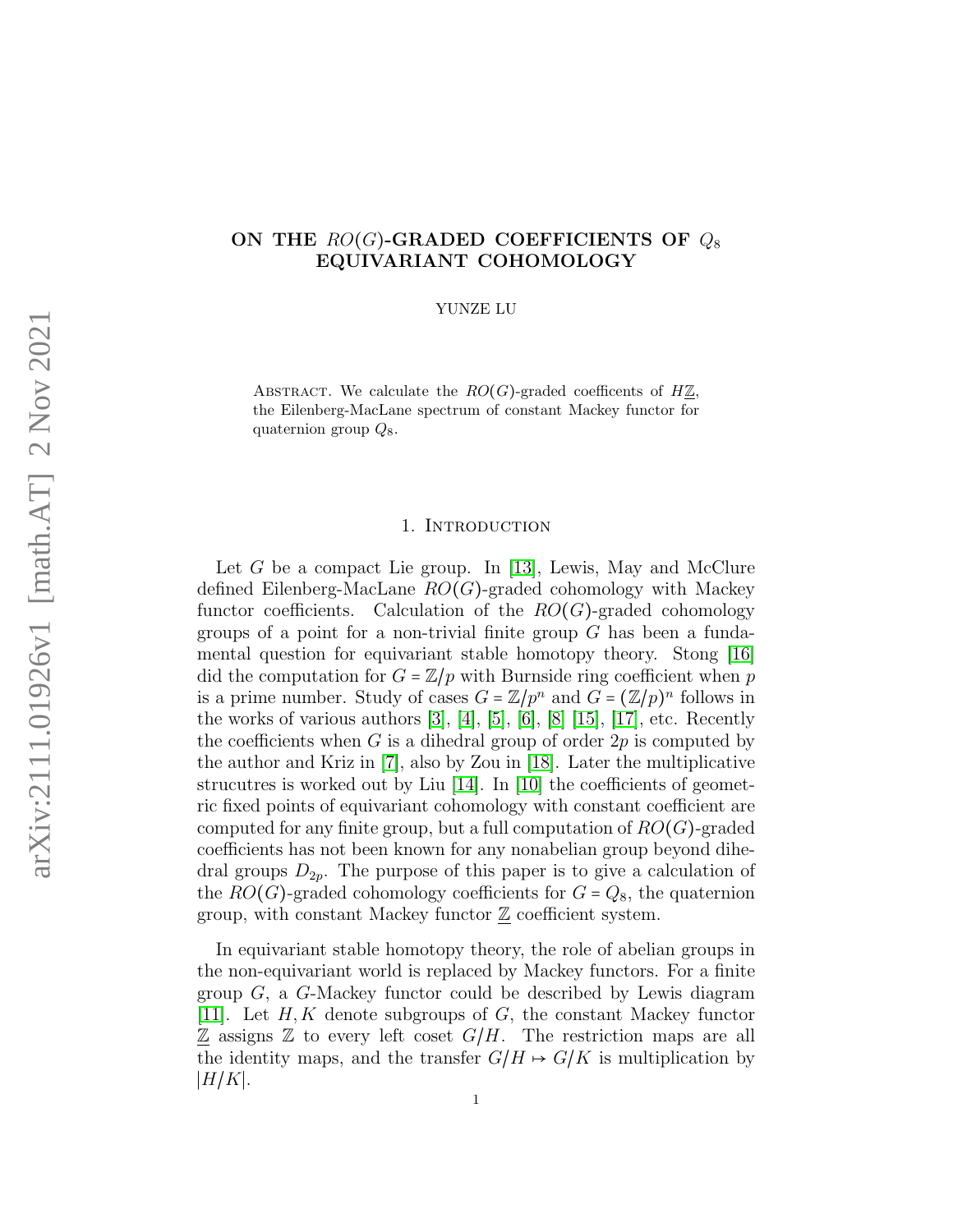Given a G-Mackey functor M, one can construct Eilenberg-MacLane spectrum  $HM$  with properties analogous to its non-equivariant counterparts. Also, one can suspend an equivariant specturm not only by ordinary spheres, but also by representation spheres  $S<sup>V</sup>$ , which is the one point compactification of real representation  $V$ . This suggests that the equivariant homology and cohomology should be graded by  $RO(G)$ , the real representation ring of  $G$ , and such grading is also necessary to obtain Spanier-Whitehead duality. We refer to [\[12\]](#page-16-10) and [\[13\]](#page-16-0) for more details of the framework.

We will fix the group G to be the quaternion group  $Q_8$ . Let  $G = Q_8$ be presented as

$$
\{i,j\,|\,i^4,i^2j^{-2},ijij^{-1}\}.
$$

The quaternion group  $G$  has four one-dimensional real representations, given by scalar action of generators  $i$  and  $j$ :

$$
i \mapsto \pm 1, \quad j \mapsto \pm 1.
$$

We will denote the trivial representation by 1 and the other three representations by  $\alpha, \beta, \gamma$ , whose kernels are respectively  $\langle i \rangle, \langle i \rangle, \langle i \rangle$ .

The group G also has a four-dimensional irreducible real representation, where G acts by left multiplication, and we will denote this representation by  $\rho$ . This representation is of quaternionic type.

Hence the representations  $1, \alpha, \beta, \gamma, \rho$  form an additive basis for  $RO(G)$ , and hence the grading is denoted as  $* +k\alpha+\ell\beta+m\gamma+n\rho$ , where  $*$  represents the Z-grading.

The main tools we use for the calculations are the G-equivariant cellular structures on representation spheres and the method of isotropy separation. Many of the results are essentially coming from group homology and cohomology of  $Q_8$ , the strategy itself is still of interest.

First we will do some reductions on the  $RO(G)$ -grading. The representations  $\alpha, \beta, \gamma$  are symmetric up to automoprhisms of  $Q_8$ , hence without loss of generality we may assume that  $k, \ell$  have the same sign. Furthermore, by universal coefficient theorem and Spanier-Whitehead duality, if we flip all the signs in the grading, i.e., changing  $* + k\alpha +$  $\ell\beta + m\gamma + n\rho$  to  $-\ast -k\alpha - \ell\beta - m\gamma - n\rho$ , there is an isomophism

$$
H\underline{\mathbb{Z}}_{*+k\alpha+\ell\beta+m\gamma+n\rho}^{\mathbb{Q}_8}\cong H\underline{\mathbb{Z}}_{Q_8}^{-* -k\alpha-\ell\beta-m\gamma-n\rho}
$$

so we may further restrict to  $k \geq \ell \geq 0$ . Therefore, we reduce to the calculations of Z-graded homology and cohomology of

$$
\Sigma^{k\alpha+\ell\beta+m\gamma+n\rho}H\underline{\mathbb{Z}}
$$

for  $k \ge \ell \ge 0$ .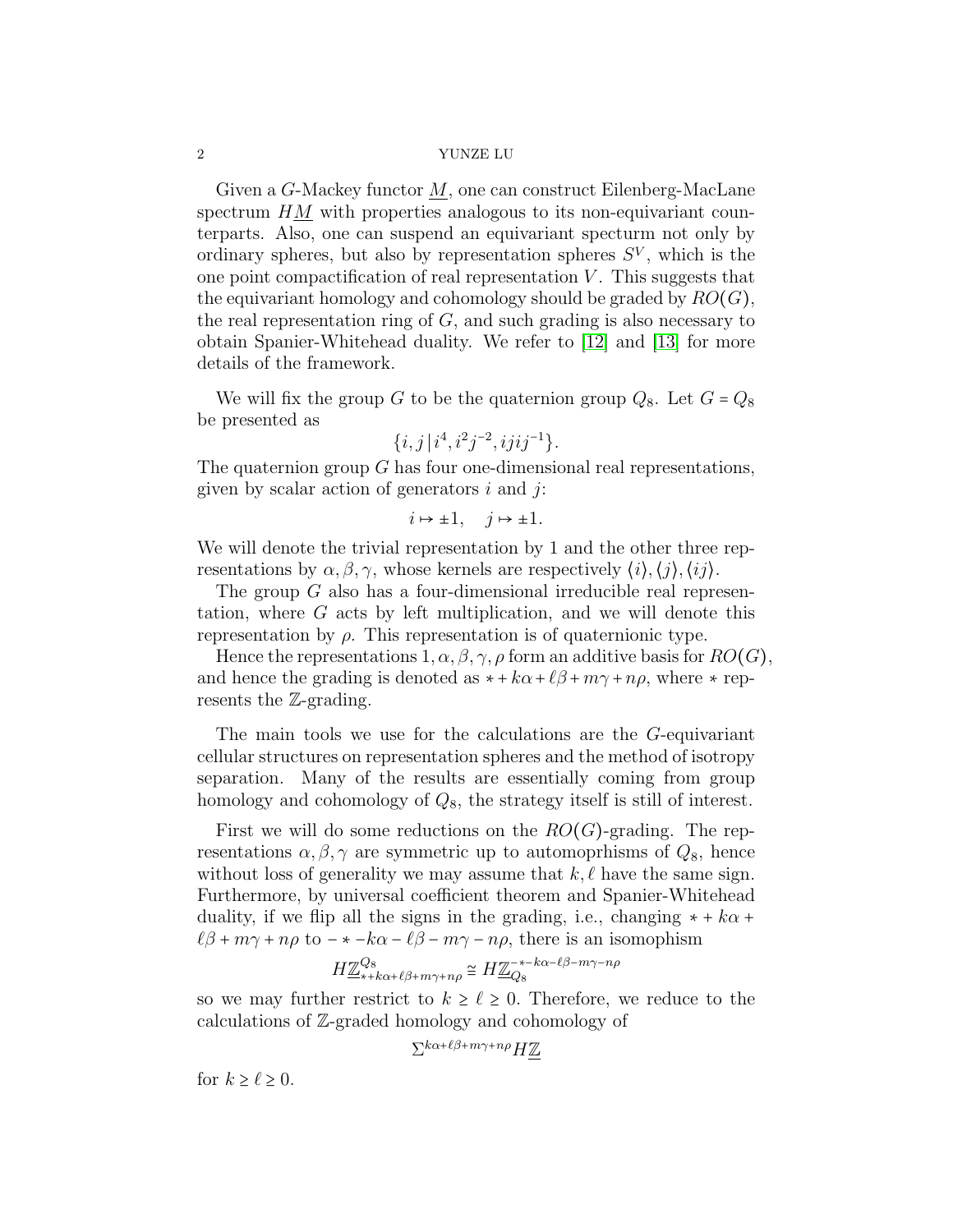Under the assumption above, we still need to treat  $m, n \in \mathbb{Z}$ . Consider the following extension

<span id="page-2-0"></span>
$$
1 \to \mathbb{Z}/4 \to Q_8 \to \mathbb{Z}/2 \to 1,
$$

where the  $\mathbb{Z}/4$  is the kernel of  $\gamma$ . We look at the sign of n and divide into the following two cases:

For a real orthogonal representation V, let  $S(V)$  denote the unit sphere in  $V$ , and let  $S<sup>V</sup>$  denote the one-point compactification of  $V$ . When  $n \geq 0$ , consider the isotropy separation sequence

$$
(1) \tS(n\rho)_+ \to S^0 \to S^{n\rho}
$$

<span id="page-2-1"></span>When  $n < 0$ , the Spanier-Whitehead dual of [\(1\)](#page-2-0) is:

$$
(2) \tS^{n\rho} \to S^0 \to \Sigma^{n\rho+1} S(-n\rho)_+
$$

Smash the sequences [\(1\)](#page-2-0) and [\(2\)](#page-2-1) with  $S^{k\alpha+\ell\beta+m\gamma}$ . The sphere  $S(n\rho)$ (or  $S(-n\rho)$ ) when  $n < 0$ ) is free, hence the coefficients are essentially Borel homology and Borel cohomology. We will use an explicit  $Q_8$ equivariant CW structure of  $S(n\rho)_+$  to calculate these coefficients.

The coefficients after smashing  $S^0$  with  $S^{k\alpha+\ell\beta+m\gamma}$  were computed by Holler and Kriz in [\[6\]](#page-16-4) for  $H\mathbb{Z}/2$ . Here we need both the result for  $H\underline{\mathbb{Z}}$  and the connecting maps. To deal with  $m \in \mathbb{Z}$ , the trick is to first take  $\mathbb{Z}/4$ -fixed point on the chain level, to work with  $\mathbb{Z}/2 =$  $Q_8/(\mathbb{Z}/4)$ -equivariant chain complexes. With suitable models for chain complexes, we write the chain complex of  $\Sigma^{k\alpha+\ell\beta}H\mathbb{Z}$  as direct sum of simple chain complexes, and the connecting map only appears in one summand, and the suspensions by  $S^{m\gamma}$  become formal operation on chain complexes.

The structure of the paper is the following: In Section [2](#page-3-0) we will describe an explicit  $Q_8$ -equivariant CW structure on unit spheres  $S(n\rho)_+$ and calculate the homology of suspensions of  $S(n\rho)_+$ , using the complex stability of Borel theories. These will turn out to essentially be group homology and cohomology of  $Q_8$ .

In Section [3](#page-7-0) we will explain the main strategy of taking  $\mathbb{Z}/4$ -fixed points, and compute the models of  $\mathbb{Z}/2$ -equivariant chain complexes. The main results require a significant amount of notation and for this reason will be stated in Section [4](#page-10-0) where we also carry out the computation of the  $\mathbb{Z}/2$ -equivariant chain complexes obtained as the  $\mathbb{Z}/4$ -fixed point of the equivariant chain complexes corresponding to sequence [\(1\)](#page-2-0) and [\(2\)](#page-2-1). The main results are stated in Theorem [5](#page-13-0) and Theorem [7.](#page-15-0) In the end we complete the computations by stating the corresponding cohomological result in Theorem [8.](#page-15-1)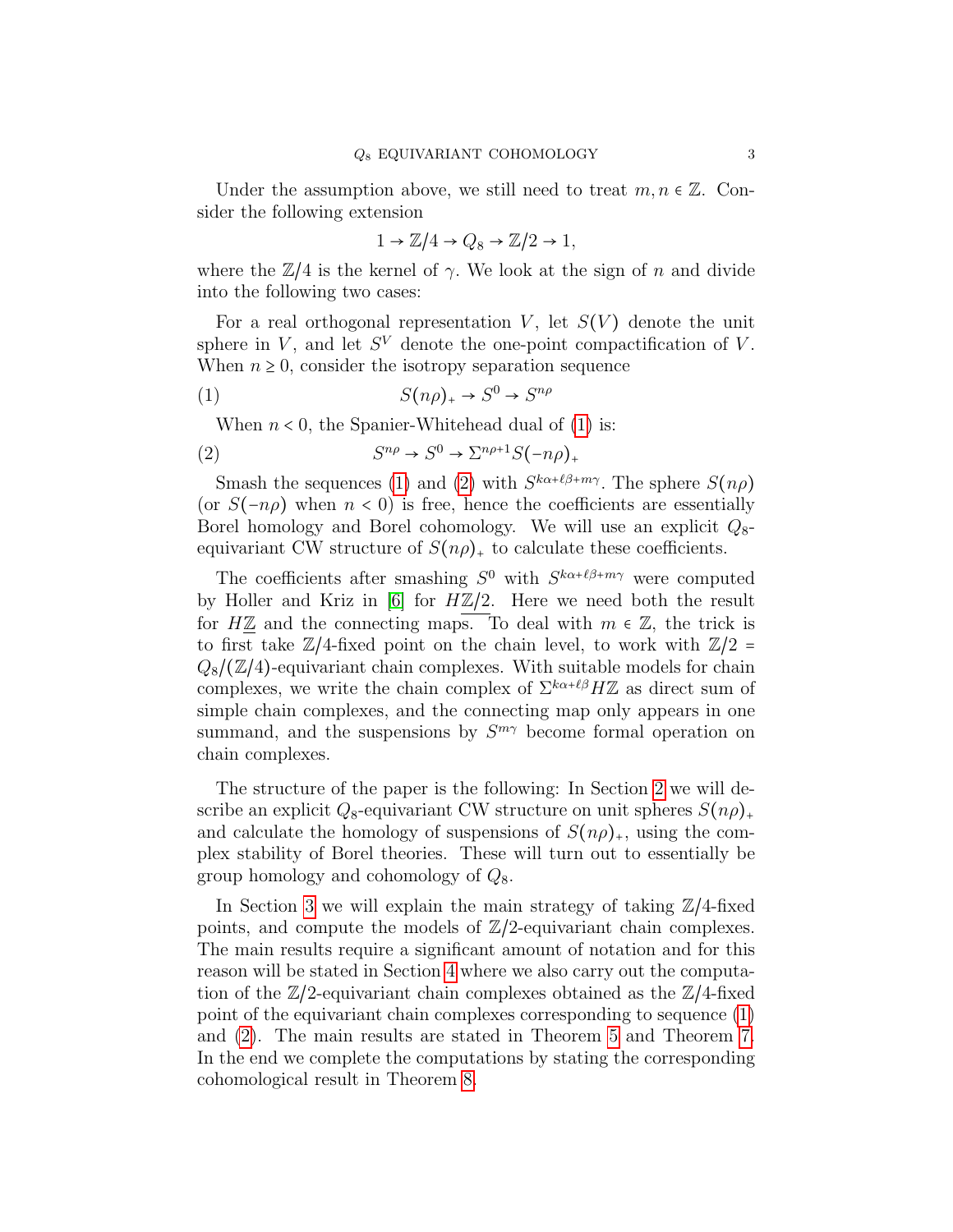### 2. Equivariant CW Structures

<span id="page-3-0"></span>As mentioned in the introduction, our computation is based on an explicit  $Q_8$ -equivariant CW structure on  $S(n\rho)$  along with the corresponding chain complex structures. Since this is extremely important to the result, we carry out these computations in detail.

For the 4-dimensional representaion  $\rho$ , by regarding  $\mathbb{R}^4$  as spanned by basis  $1, i, j, ij$ , the actions of group elements permute the basis up to a sign. For example, generator i acts by the following matrix:

$$
\begin{bmatrix} 0 & -1 & 0 & 0 \\ 1 & 0 & 0 & 0 \\ 0 & 0 & 0 & -1 \\ 0 & 0 & 1 & 0 \end{bmatrix}
$$

For  $n > 0$ , let  $S(n\rho)$  be the unit sphere in the representaion  $n\rho$ . Observe that  $S(\infty \rho)$  is a model for the universal classifying space  $EQ_8$ . This gives a guide for how to subdivide  $S(n\rho)$  to obtain a  $Q_8$ -equivariant CW structure.

By identifying the non-equivariant underlying space of  $S(n\rho)$  as a subspace of  $\mathbb{R}^{4n}$ , we index the Euclidean coordinates as

$$
\{x_1, y_1, z_1, w_1, ..., x_n, y_n, z_n, w_n\}.
$$

We also use  $X_r$  as an abbreviation for  $(x_r, y_r, z_r, w_r)$ . Let  $1 \leq r \leq n$ , consider the folloing cells for  $S(n\rho)$ :

### Type A.

Cells  $a_{r,1}$  generated by

$$
\{(X_1, ..., X_{r-1}, x_r, 0, 0, 0, 0, ..., 0\} \in S(n\rho) | x_r \in [0,1] \}.
$$

The cell  $a_{r,1}$  has dimension  $4r - 4$ . It is  $Q_8$ -free.

#### Type B.

Cells  $b_{r,1}, b_{r,2}, b_{r,3}$  generated respectively by

$$
\{(X_1, ..., X_{r-1}, x_r, y_r, 0, 0, 0, ..., 0\} \in S(n\rho) | x_r, y_r \in [0, 1]\},\
$$

$$
\{(X_1, ..., X_{r-1}, x_r, 0, z_r, 0, 0, ..., 0\} \in S(n\rho) | x_r, z_r \in [0, 1]\},\
$$

$$
\{(X_1, ..., X_{r-1}, x_r, 0, 0, w_r, 0, ..., 0\} \in S(n\rho) | x_r, w_r \in [0, 1]\}.
$$

The cells  $b_{r,1}, b_{r,2}, b_{r,3}$  have dimension  $4r - 3$ . They are  $Q_8$ -free.

### Type C.

Cells  $c_{r,1}, c_{r,2}, c_{r,3}, c_{r,4}$  generated respectively by

$$
\{(X_1, ..., X_{r-1}, x_r, y_r, z_r, 0, 0, ..., 0\} \in S(n\rho) | x_r, y_r, z_r \in [0, 1]\},\
$$

$$
\{(X_1, ..., X_{r-1}, x_r, y_r, 0, w_r, 0, ..., 0\} \in S(n\rho) | x_r, y_r, w_r \in [0, 1]\},\
$$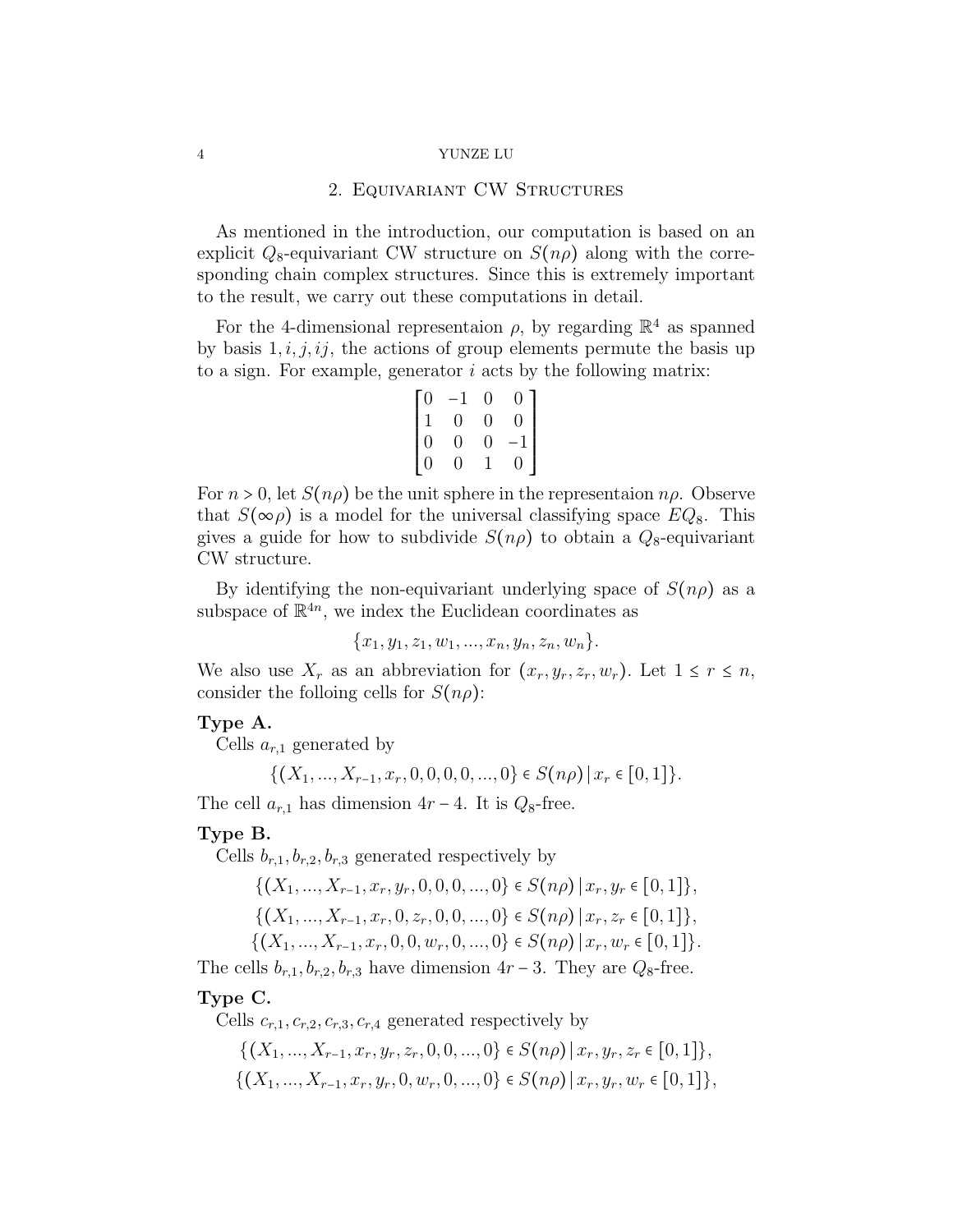$$
\{(X_1, ..., X_{r-1}, x_r, 0, z_r, w_r, 0, ..., 0\} \in S(n\rho) | x_r, z_r, w_r \in [0, 1]\},\
$$

$$
\{(X_1, ..., X_{r-1}, 0, y_r, z_r, w_r, 0, ..., 0\} \in S(n\rho) | y_r, z_r, w_r \in [0, 1]\}.
$$

The cells  $c_{r,1}, c_{r,2}, c_{r,3}, c_{r,4}$  have dimension  $4r - 2$ . They are  $Q_8$ -free.

### Type D.

Cells  $d_{r,1}, d_{r,2}$  generated by

$$
\{(X_1, ..., X_{r-1}, x_r, y_r, z_r, w_r, 0, ..., 0\} \in S(n\rho) | x_r, y_r, z_r, w_r \in [0, 1]\},\
$$

$$
\{(X_1, ..., X_{r-1}, x_r, y_r, z_r, w_r, 0, ..., 0\} \in S(n\rho)
$$

$$
| x_r, y_r, z_r \in [0, 1], w_r \in [-1, 0]\}.
$$

The cells  $d_{r,1}, d_{r,2}$  have dimension  $4r - 1$ . They are  $Q_8$ -free.

The spaces given by the generators are homeomorphic to (closed) disks. The attaching maps from the boundary of n-cells are equivariant and are mapping to lower dimensional cells. Finally the open cells form a partition of  $S(n\rho)$ , so it is a regular G-CW complex. The topology is quotient topology and agrees with the induced topology on  $S(n\rho)$ . In other words, these cells give a  $Q_8$ -equivariant CW decomposition for each  $S(n\rho)$ . All the cells are free since quaternion numbers form a division algebra.

As being unit sphere in the representations, the CW structure is regular, i.e., the attaching maps are embeddings, hence the incidence coefficients are either +1 or −1. By identifying  $\mathbb{R}^{4n}$  with  $\mathbb{C}^{2n}$ , we use the following rule to determine induced orientation of the boundary: the induced orientation followed by the outward normal direction should make up together the standard orientation of  $\mathbb{C}^{2n}$ . With this rule we derive the following differentials:

<span id="page-4-0"></span>Lemma 1. With respect to the CW-structure and orientations described above, the  $Q_8$ -equivariant cell chain complex of  $S(n\rho)$  in the sense of Bredon [\[1\]](#page-16-11) has differentials

$$
da_{1,0} = 0
$$
  
For  $1 < r \le n$ ,  

$$
da_{r>1,0} = (1 + i + j + ij + (-1) + (-i) + (-j) + (-ij))(d_{r,1} - d_{r,2})
$$
  
In the rest, for  $1 \le r \le n$ ,  

$$
db_{r,1} = ia_{r,1} - a_{r,1}
$$
  

$$
db_{r,2} = ja_{r,1} - a_{r,1}
$$
  

$$
db_{r,3} = (ij)a_{r,1} - a_{r,1}
$$
  

$$
dc_{r,1} = b_{r,1} - b_{r,2} - jb_{r,3}
$$
  

$$
dc_{r,2} = b_{r,1} - b_{r,3} + ib_{r,2}
$$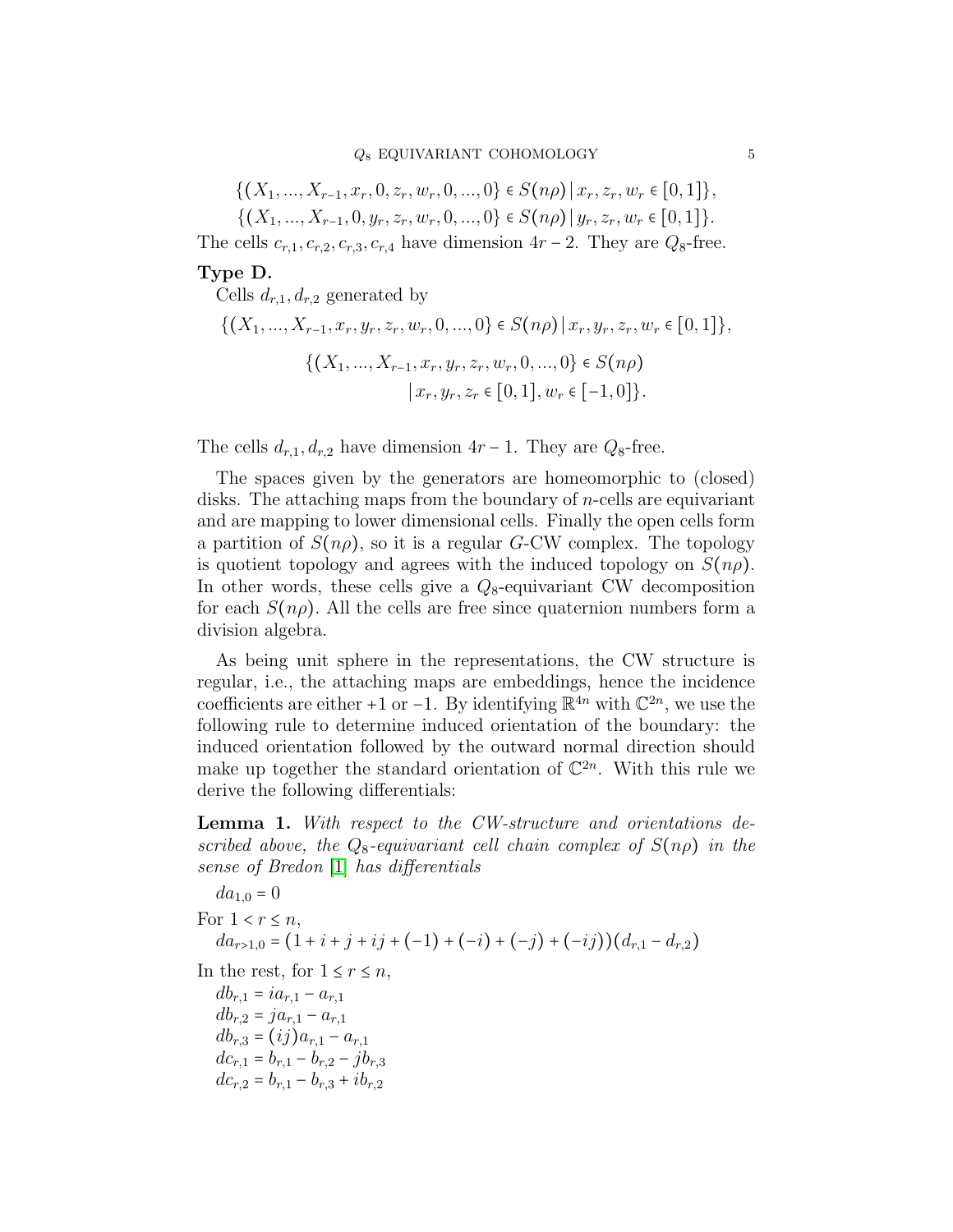$$
dc_{r,3} = b_{r,2} - b_{r,3} - (ij)b_{r,1}
$$
  
\n
$$
dc_{r,4} = -(j)b_{r,3} - (ij)b_{r,1} - (i)b_{r,2}
$$
  
\n
$$
dd_{r,1} = c_{r,1} - c_{r,2} + c_{r,3} - c_{r,4}
$$
  
\n
$$
dd_{r,2} = c_{r,1} - jc_{r,2} + (-ij)c_{r,3} - (-i)c_{r,4}.
$$

Proof. This is done by the same method as Lemma 3 in [\[7\]](#page-16-6). As an example we look at the cell  $c_{r,1}$  for some  $r \geq 1$ . The generating cell of  $c_{r,1}$  is given by

<span id="page-5-0"></span>
$$
(3) \qquad \{(X_1, ..., X_{r-1}, x_r, y_r, z_r, 0, 0, ..., 0\} \in S(n\rho) \mid x_r, y_r, z_r \in [0, 1]\}
$$

The cell is of dimension  $4r - 2$  and we consider cells of dimension  $4r - 3$ to which  $c_{r,1}$  attaches, and they are  $b_{r,1}, b_{r,2}$  and  $b_{r,3}$ . It remains to determine the incidence numbers between  $c_{r,1}$  and these cells. Consider the equivariant cell  $b_{r,3}$  generated by

$$
\{(X_1, ..., X_{r-1}, x_r, 0, 0, w_r, 0, ..., 0\} \in S(n\rho) \mid x_r, w_r \in [0, 1]\}.
$$

Since  $x_r, y_r, z_r \in [0, 1]$  in the generator of  $c_{r,1}$ , it is only attached to the j-orbit of  $b_{r,3}$ . This orbit is given by

$$
\{(jX_1, ..., jX_{r-1}, 0, w_r, x_r, 0, 0, ..., 0\} \in S(n\rho) | x_r, w_r \in [0, 1]\}
$$

since  $j(x_r + w_r(ij)) = (w_r i + x_r j)$ .

We could use the basis

$$
(4) \qquad (e_1, ie_1, ..., e_{2r-2}, ie_{2r-2}, e_{2r-1}, ie_{2r-1})
$$

to determine the orientation of the generator of  $c_{r,1}$  (identify it by an orientation preserving homeomorphism with the unit disk in  $\mathbb{C}^{2r-1}$  since  $z_r$  is determined by  $X_1, \ldots, X_{r-1}, x_r, y_r$ ).

<span id="page-5-1"></span>Similarly the induced orientation of  $jb_{r,3}$  as subspace is

$$
(5) \qquad (e_2, -ie_2, -e_1, ie_1, \ldots, e_{2r-2}, -ie_{2r-2}, -e_{2r-3}, ie_{2r-3}, -ie_{2r-1})
$$

On a point of  $jb_{r,3}$  that  $c_{r,1}$  attaches, by the rules set above, the induced oritentation is given by

(6) 
$$
(e_1, ie_1, ..., e_{2r-2}, ie_{2r-2}, ie_{2r-1})
$$

since juxtaposing with outward normal direction  $-e_{2r-1}$  (since in [\(3\)](#page-5-0) we have  $x_r \geq 0$ ) gives the same orientation as in [\(3\)](#page-5-0). Comparing ori-entations [\(5\)](#page-5-1) and [\(6\)](#page-5-2) gives that the incidence number between  $c_{r,1}$  and  $jb_{r,3}$  is -1, i.e.,

<span id="page-5-2"></span>
$$
dc_{r,1} = \dots - jb_{r,3} + \dots
$$

Other incidence numbers are computed by the same method. □

$$
\boldsymbol{6}
$$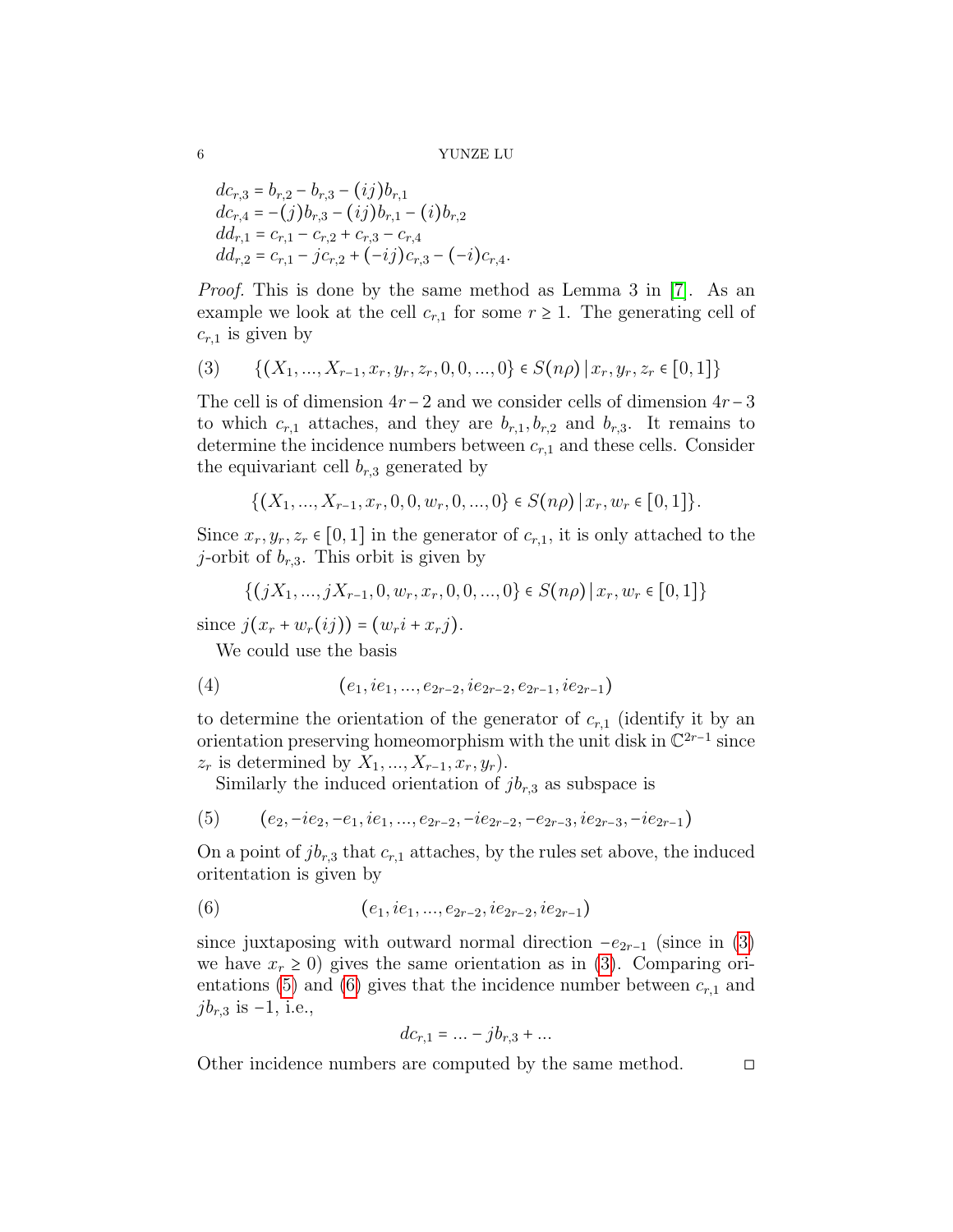With this, we can calculate the  $Q_8$ -equivariant homology and cohomology of  $S(n\rho)$  with coefficient  $\underline{\mathbb{Z}}$ . As an example we explicitly compute the homology here. Order the cells in the order as listed above  $(b_{r,2}$  comes after  $b_{r,1}$  for example), by Lemma [1,](#page-4-0) the chain complex is

$$
\mathbb{Z}^2 \xrightarrow{d_3} \mathbb{Z} \to \dots \to \mathbb{Z}^3 \xrightarrow{d_1} \mathbb{Z} \xrightarrow{d_4} \mathbb{Z}^2 \xrightarrow{d_3} \mathbb{Z}^4 \xrightarrow{d_2} \mathbb{Z}^3 \xrightarrow{d_1} \mathbb{Z} \to 0.
$$

where the differentials are given by the following matrices:

$$
d_1 = 0, d_2 = \begin{bmatrix} 1 & 1 & -1 & -1 \\ -1 & 1 & 1 & -1 \\ -1 & -1 & -1 & -1 \end{bmatrix}, d_3 = \begin{bmatrix} 1 & 1 \\ -1 & -1 \\ 1 & 1 \\ -1 & -1 \end{bmatrix}, d_4 = \begin{bmatrix} 8 \\ -8 \\ -8 \end{bmatrix}.
$$

Taking homology we get 4-periodic result

$$
H_q^{Q_8}(S(n\rho), \underline{\mathbb{Z}}) = \begin{cases} \underline{\mathbb{Z}} & q = 0 \\ \underline{\mathbb{Z}}/2 \oplus \underline{\mathbb{Z}}/2 & 0 < q < 4n - 1, q \equiv 1 \mod 4 \\ \underline{\mathbb{Z}}/8 & 0 < q < 4n - 1, q \equiv 3 \mod 4 \\ 0 & q > 0 \text{ even} \end{cases}
$$

When  $n \to \infty$ , we recover the group homology of  $Q_8$  with coefficient in  $\mathbb{Z}$ . Note that  $Q_8$  is a periodic group of period 4, it acts freely on the 3-sphere  $S^{\rho}$ , and every abelian subgroup of  $Q_8$  is cyclic [\[2\]](#page-16-12).

In fact, we can compute all homology and cohomology of

 $\Sigma^{k\alpha+\ell\beta+m\gamma}S(n\rho)_+$ 

for any suspensions by  $\alpha, \beta, \gamma$ . This is because Borel theories are com-plex stable [\[9\]](#page-16-13), i.e., if  $V$  is a complex representation, then

$$
H_{Q_8}^*(\Sigma^{*+V}S(\infty\rho)_+,\underline{\mathbb{Z}})\cong H_{Q_8}^{*+\dim V}(\Sigma^*S(\infty\rho)_+,\underline{\mathbb{Z}}).
$$

Since the representations  $2\alpha$ ,  $2\beta$ ,  $2\gamma$  are complex, we may reduce  $k, \ell, m$ Z to  $k, \ell, m = 0, 1$ . By symmetry of  $Q_8$  again, it suffices to calculate suspension by  $S^{\alpha}$ ,  $S^{\alpha+\beta}$ ,  $S^{\alpha+\beta+\gamma}$ .

There are spectral sequences

$$
H_p(G, \widetilde{H}_q(X)) \Rightarrow \widetilde{H}_{p+q}^{Q_8}(EG_+ \wedge X)
$$
  

$$
H^p(G, \widetilde{H}^q(X)) \Rightarrow \widetilde{H}_{Q_8}^{p+q}(EG_+ \wedge X)
$$

When X is a sphere, the non-equivariant (co)homology of X vanishes in all but one degree, and the spectral sequences collapse. The action of  $Q_8$  on the top (co)homology class  $\mathbb Z$  is either a trivial action which arises when  $X = S^{\alpha+\beta+\gamma}$ , or a twisted action which arises when  $X = S^{\alpha}$  or  $X = S^{\alpha+\beta}$ , depending on whether the action preserves orientations. Therefore, the computations reduces to calculate the group (co)homology of  $Q_8$  with trivial/twisted coefficients.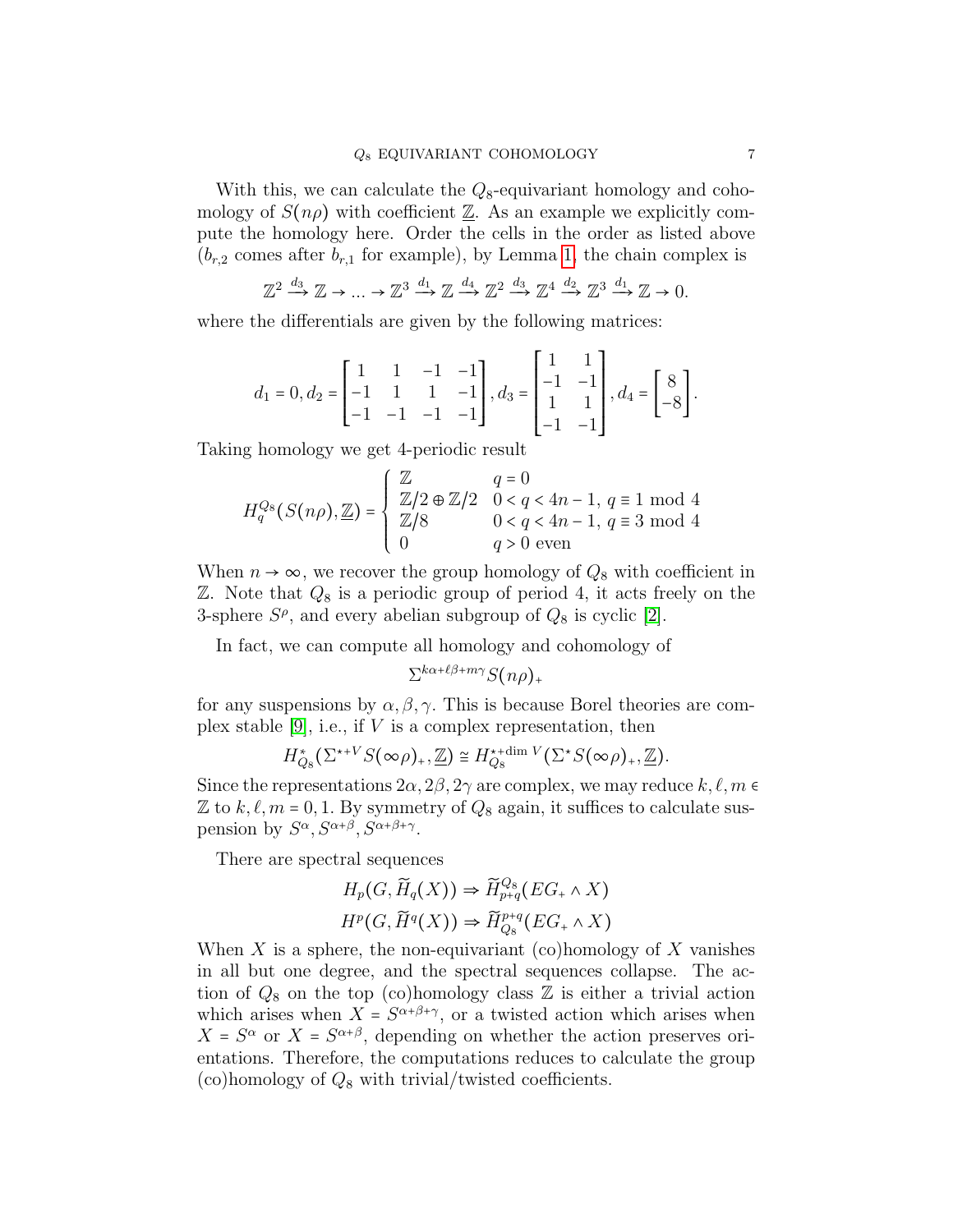To work this out, one may either compute the group (co)homology, using the universal space  $S(\infty \rho)_+$ , then cut off at the top differential, or do actual suspension and calculate the chains directly. Using the first method for homology, we get the following chain complex after tensoring with twisted coefficients  $\mathbb{Z}$  (which will henceforth be denoted as  $\mathbb{Z}^-$ ) over  $Q_8$ :

$$
\mathbb{Z}^2 \xrightarrow{d'_3} \dots \to \mathbb{Z}^3 \xrightarrow{d'_1} \mathbb{Z} \xrightarrow{d'_4} \mathbb{Z}^2 \xrightarrow{d'_3} \mathbb{Z}^4 \xrightarrow{d'_2} \mathbb{Z}^3 \xrightarrow{d'_1} \mathbb{Z} \to 0.
$$

Suppose that the kernel of the twisted coefficients  $\mathbb{Z}$ <sup>-</sup> here be  $(i)$ , then the differentials are:

$$
d_1' = \begin{bmatrix} 0 & -2 & -2 \end{bmatrix}, d_2' = \begin{bmatrix} 1 & 1 & 1 & 1 \\ -1 & 1 & 1 & -1 \\ 1 & -1 & -1 & 1 \end{bmatrix}, d_3' = \begin{bmatrix} 1 & 1 \\ -1 & 1 \\ -1 & -1 \end{bmatrix}, d_4' = \begin{bmatrix} 0 \\ 0 \end{bmatrix}.
$$

Taking homology we get

$$
\widetilde{H}_q^{Q_8}(\Sigma^{\alpha}S(n\rho)_+,\underline{\mathbb{Z}}) = \begin{cases} \mathbb{Z}/2 & 0 \le q \le 4n-1, \ q \equiv 1,2,3 \text{ mod } 4\\ 0 & 0 \le q \le 4n-1, \ q \equiv 0 \text{ mod } 4 \end{cases}
$$

Similarly, here are the other results:

$$
\widetilde{H}_q^{Q_8}(\Sigma^{\alpha+\beta}S(n\rho)_+, \underline{\mathbb{Z}}) = \begin{cases} \mathbb{Z}/2 & 0 \le q \le 4n+1, q \equiv 0, 2, 3 \text{ mod } 4\\ 0 & 0 \le q \le 4n+1, q \equiv 1 \text{ mod } 4 \end{cases}
$$

$$
\widetilde{H}_q^{Q_8}(\Sigma^{\alpha+\beta+\gamma}S(n\rho)_+,\underline{\mathbb{Z}}) = \begin{cases} \underline{\mathbb{Z}} & q=3\\ \underline{\mathbb{Z}}/2 \oplus \underline{\mathbb{Z}}/2 & 0 < q \le 4n+2, q \equiv 1 \mod 4\\ \underline{\mathbb{Z}}/8 & 2 < q < 4n+2, q \equiv 3 \mod 4\\ 0 & q \text{ even} \end{cases}
$$

### 3. The Main Constructions

<span id="page-7-0"></span>We keep working under the assumption that  $k \geq \ell \geq 0$ . The main strategy to deal with suspensions by  $S^{m\gamma}$  is to take  $\mathbb{Z}/4$ -fixed points of the chain complexes so that the  $m\gamma$ -suspension becomes an operation on the level of  $\mathbb{Z}/2$ -equivariant chain complexes. In this section we first do the calculations for the free part  $S(n\rho)$  (or  $S(-n\rho)$ ) when  $n < 0$ ).

Let  $n \geq 0$ . We take the  $\mathbb{Z}/4 = \langle ij \rangle$ -fixed points

$$
C_*(S(n\rho)_+, \underline{\mathbb{Z}})^{\mathbb{Z}/4},
$$
  

$$
C_*(S(n\rho)_+, \underline{\mathbb{Z}}^-)^{\mathbb{Z}/4}.
$$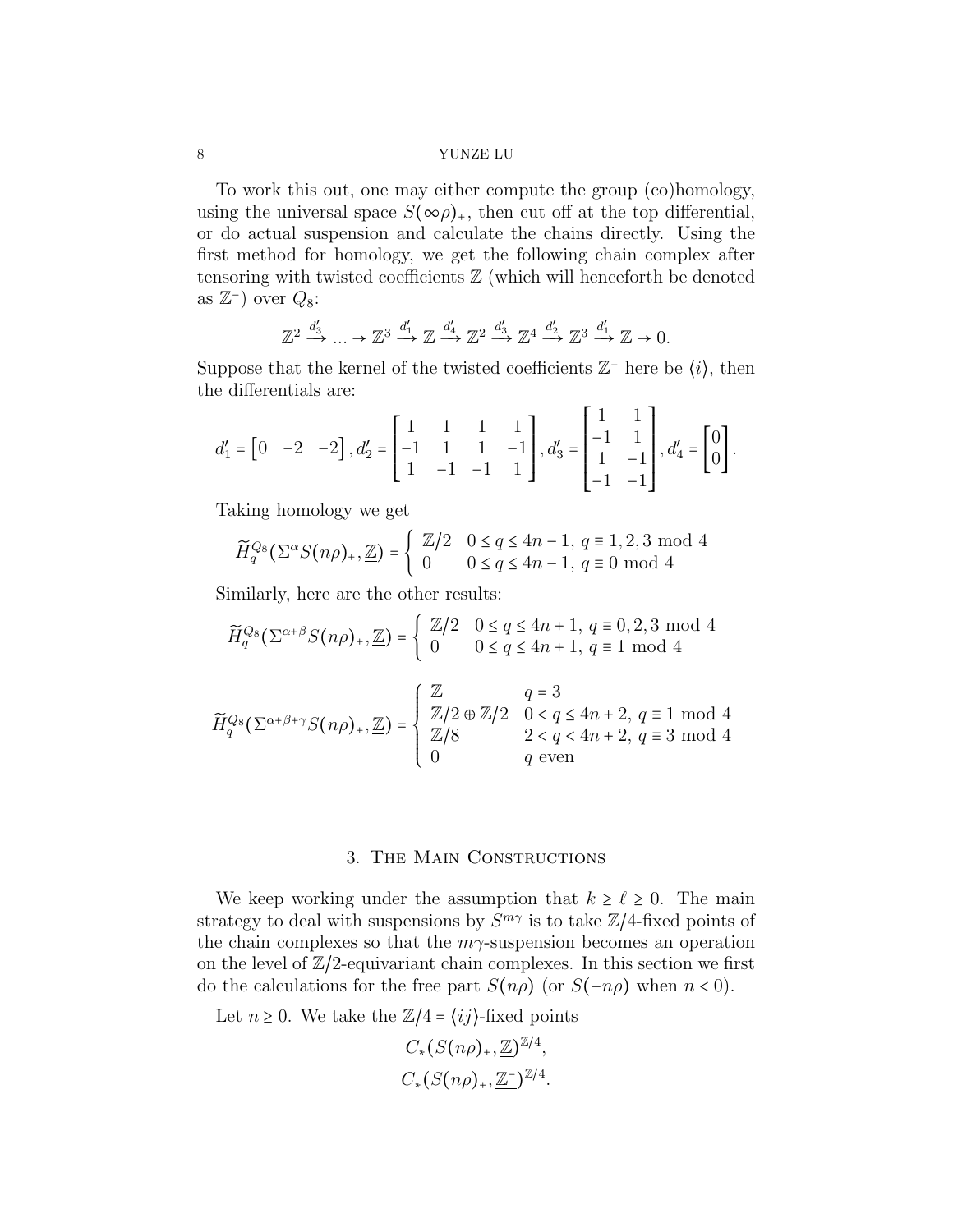Let the generator of the quotient  $C' \coloneqq Q_8 / \langle ij \rangle$  be  $\sigma$ . With Lemma [1,](#page-4-0) it is again routine to calculate the following differentials in the  $\mathbb Z$  case for  $1 \leq r \leq n$ :

 $db_{r,1} = 0$  $db_{r,2} = (\sigma - 1)a_{r,1}$  $db_{r,3} = (\sigma - 1)a_{r,0}$  $dc_{r,1} = b_{r,1} - b_{r,2} - \sigma b_{r,3}$  $dc_{r,2} = b_{r,1} + b_{r,2} - b_{r,3}$  $dc_{r,3} = -\sigma b_{r,1} + b_{r,2} - b_{r,3}$  $dc_{r,4} = -\sigma b_{r,1} - b_{r,2} - \sigma b_{r,3}$  $dd_{r,1} = c_{r,1} - c_{r,2} + c_{r,3} - c_{r,4}$  $dd_{r,2} = c_{r,1} - \sigma c_{r,2} + \sigma c_{r,3} - c_{r,4}$  $da_{r+1,1} = (4+4\sigma)(d_{r,1} - d_{r,2})$ 

Define  $C(r)$  for  $1 \le r \le n-1$  to be the following chain complex:

$$
0 \to \mathbb{Z}[C'] \xrightarrow{1+\sigma} \mathbb{Z}[C'] \xrightarrow{1-\sigma} \mathbb{Z}[C'] \xrightarrow{4+4\sigma} \mathbb{Z}[C'] \xrightarrow{1-\sigma} \mathbb{Z}[C'] \xrightarrow{1+\sigma} \mathbb{Z}[C'] \to 0,
$$

where the free  $\mathbb{Z}[C']$ -modules are generated by

$$
c_{r+1,2}, b_{r+1,2}, -a_{r,1}, d_{r,2}, c_{r,2} - c_{r,3}, b_{r,2} - b_{r,3}.
$$

Define

$$
C(n): \quad 0 \to [d_{n,2}] \xrightarrow{1-\sigma} [c_{n,2} - c_{n,3}] \xrightarrow{1+\sigma} [b_{n,2} - b_{n,3}] \to 0,
$$

and

$$
C(0): \quad 0 \to [c_{1,2}] \xrightarrow{1+\sigma} [b_{1,2}] \xrightarrow{1-\sigma} [-a_{1,1}] \to 0).
$$

(Note that all the bottom  $\mathbb{Z}[C']$ 's are at degree 0).

These complexes are connected by chain maps  $f_r$  (in fact, they are also differentials in the chain complex) for  $1 \le r \le n - 1$ :

$$
f_r: C(r)[-5] \to C(r+1), \quad [c_{r+1,2}] \xrightarrow{1-\sigma} [b_{r+1,2} - b_{r+1,3}],
$$

and the chain map

$$
f_0: C(0)[-2] \rightarrow C(1), \quad [c_{1,2}] \xrightarrow{1-\sigma} [b_{1,2} - b_{1,3}].
$$

If we quotient out, for each  $1 \le r \le n$ , two acyclic complexes

$$
0 \to c_{r,1} \to b_{r,1} - b_{r,2} - \sigma b_{r,3} \to 0
$$
  

$$
0 \to d_{r,1} \to c_{r,1} - c_{r,2} + c_{r,3} - c_{r,4} \to 0
$$

in  $C_*(S(n\rho)_*,\mathbb{Z})^{\mathbb{Z}/4}$  and then take the cokernel, the result could be written a totalization of the following double complex:

$$
\Theta_{n,0}^+ \coloneqq \mathrm{Tot}(C(0) \xrightarrow{f_0[2]} C(1)[2] \xrightarrow{f_1[7]} C(2)[7] \to \dots \to C(n)[5n-3]).
$$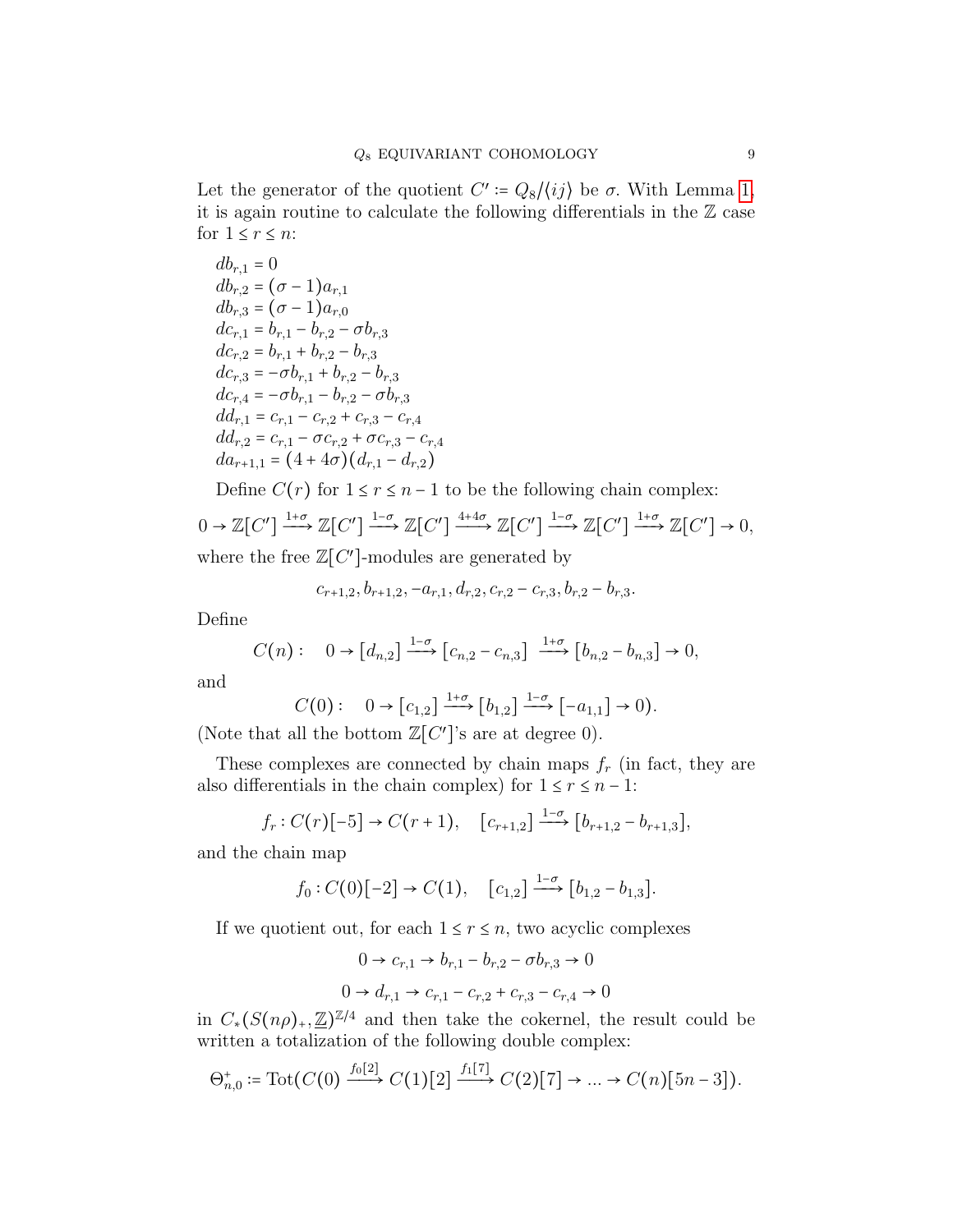With  $\underline{\mathbb{Z}}^-$  coefficient, similar calculations define

 $\Theta_{n,0}^- \coloneqq \text{Tot}(C^-(0) \xrightarrow{f_0^-[2]} C^-(1)[2] \xrightarrow{f_1^-[7]} C^-(2)[7] \to \dots \to C^-(n)[5n-3]),$ 

where the  $C^-$  chains and  $f^-$  chain maps are differed from their counterparts by chaging signs of  $\sigma$  in all differentials (note that the chain maps  $f_r$ 's were noted as differentials). As an example,

$$
C^{-}(0): 0 \to [c_{1,2}] \xrightarrow{1-\sigma} [b_{1,2}] \xrightarrow{1+\sigma} [-a_{1,1}] \to 0.
$$

For example, when  $n = 2$ , the chain complex  $\Theta_{2,0}^{+}$  could be visualized as

$$
\begin{array}{ccccccccc}\n0 & \xrightarrow{1-\sigma} & 0 & \xrightarrow{1+\sigma} & 0 \\
& & 1-\sigma & & \\
& & 0 & \xrightarrow{1+\sigma} & 0 & \xrightarrow{1-\sigma} & 0 & \xrightarrow{1-\sigma} & 0 \\
& & & & 1-\sigma & & \\
& & & & & 1-\sigma & & \\
& & & & & & 1-\sigma & & \\
& & & & & & & 0\n\end{array}
$$

where each circle represents a  $\mathbb{Z}[C']$ .

To have full computations of the  $RO(G)$ -graded coefficients, we will need to smash the sequence [\(1\)](#page-2-0)

$$
S(n\rho)_+ \to S^0 \to S^{n\rho}
$$

with  $\Sigma^{k\alpha+\ell\beta+m\gamma}H\underline{\mathbb{Z}}$  for  $k, \ell, m \in \mathbb{Z}$ . Recall that we have assumed  $k \ge \ell \ge$ 0, the map

$$
S(n\rho)_+ \to S^0
$$

induces map on the level of  $\mathbb{Z}/4$ -fixed points of chains. When  $m = 0$ , it is

<span id="page-9-0"></span>(7) 
$$
C_*(\Sigma^{k\alpha+\ell\beta}S(n\rho)_*,\mathbb{Z})^{\mathbb{Z}/4}\to C_*(S^{k\alpha+\ell\beta};\mathbb{Z})^{\mathbb{Z}/2},
$$

since the center acts trivially on the target.

Since we are working with  $C' \cong \mathbb{Z}/2$ -equivariant chain complexes, let  $\gamma'$  be the sign representation of C', it is useful to also introduce the following notations for  $m \geq 0$ :

$$
A_s^+ = C_* (S^{s\gamma'}),
$$
  

$$
A_s^- = C_* (S^{s\gamma'}/S^{\gamma'})[-1].
$$

These chain complexes are given explictly by

$$
A_s^*: \mathbb{Z}[C'] \xrightarrow{1+(-1)^{s-1}\sigma} \mathbb{Z}[C'] \to \dots \to \mathbb{Z}[C'] \xrightarrow{1-\sigma} \mathbb{Z}[C'] \xrightarrow{\text{aug}} \mathbb{Z}
$$

$$
A_s^-: \mathbb{Z}[C'] \xrightarrow{1+(-1)^s\sigma} \mathbb{Z}[C'] \to \dots \to \mathbb{Z}[C'] \xrightarrow{1+\sigma} \mathbb{Z}[C'] \xrightarrow{\text{aug}} \mathbb{Z}^-.
$$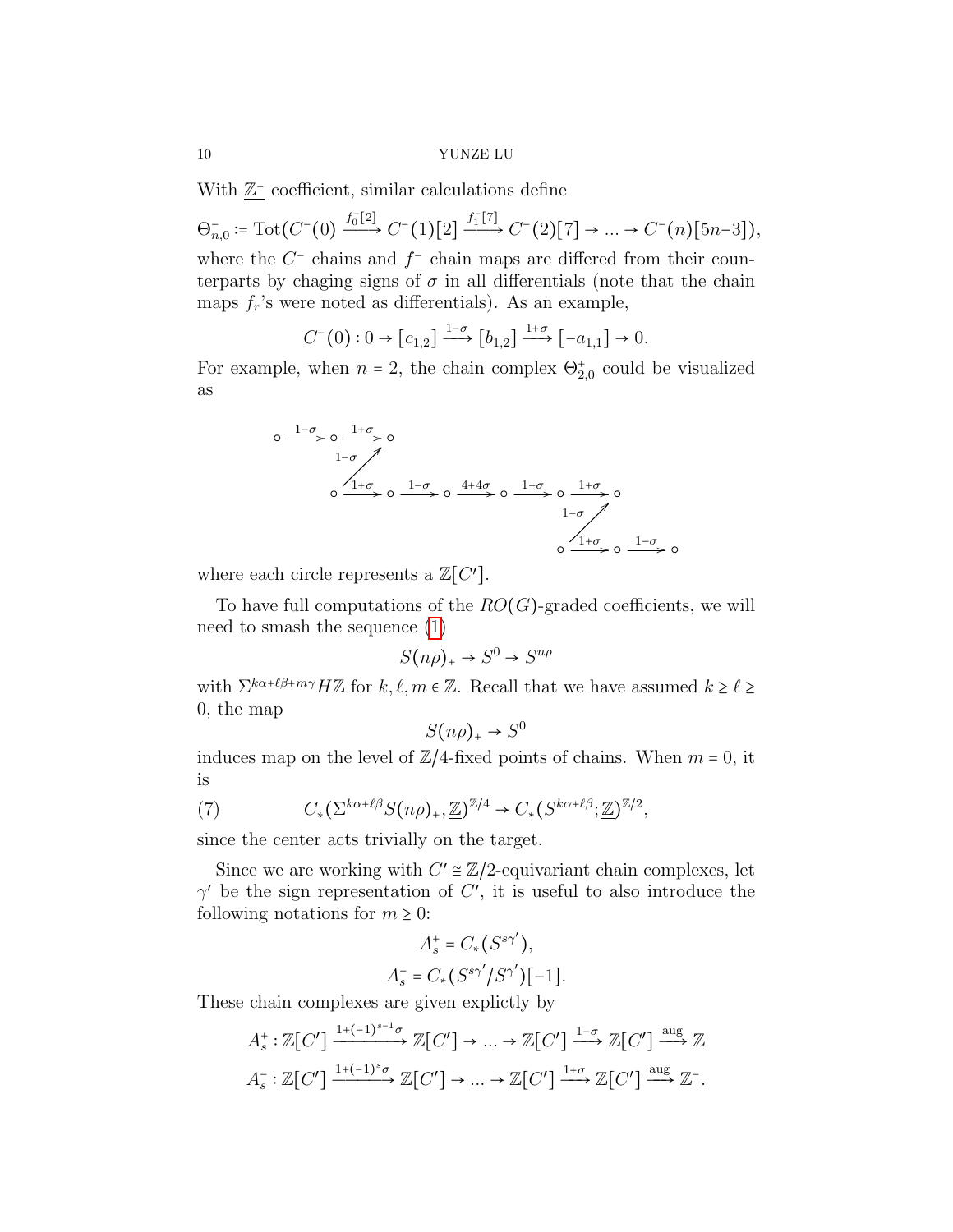<span id="page-10-1"></span>

FIGURE 1.  $C_*(S^{k\alpha+\ell\beta};\underline{\mathbb{Z}})^{\mathbb{Z}/2}$  when  $k = 7, \ell = 5$ 

We have the following decomposition:

**Lemma 2.** If  $k \geq \ell \geq 0$ , then

$$
C_*(S^{k\alpha+\ell\beta};\underline{\mathbb{Z}})^{\mathbb{Z}/2} = \bigoplus_{s=\ell}^k A_{\ell}^{(-1)^s}[s] \oplus \bigoplus_{s=0}^{\ell-1} (A_s^{(-1)^s}[s] \oplus A_s^{(-1)^{s+1}}[s+1]).
$$

*Proof.* Smashing  $S^{k\alpha}, S^{\ell\beta}$  together, we have the standard CW structure ofr  $S^{k\alpha+\ell\beta}$ . Choose a generator of the top cohomology class, and map it by differentials of the chain complex, until it hits a cell which is not free (coming from  $S^{\ell\beta}$  given  $k \leq \ell$ ), then take the cokernel of this subcomplex, which turns out to be a direct sum. Then the result follows by induction.  $\Box$ 

As an illustration, when  $k = 7, \ell = 5$ , the (ker<sub> $\gamma$ </sub>)-fixed point is decomposed as the direct sum of the blobs in Figure [1.](#page-10-1) A square represens a copy of  $\mathbb{Z}$ .

# 4. The Main Results

<span id="page-10-0"></span>To get the result, we compute the cofiber of the map [\(7\)](#page-9-0), then smash the chain complex with the chain complex of  $S^{m\gamma}$ , and finally take (co)homology. For this purpose, let  $A_s^+(m)$ ,  $A_s^-(m)$  respectively be the result of smashing  $A_s^+, A_s^-$  with  $S^{m\gamma}$ . Then we have

(8) 
$$
A_s^{\pm}(m) = \begin{cases} A_{s+m}^{\pm} & s+m \ge 0\\ (A_{-m-s}^{\pm})^{\vee} & s+m < 0 \end{cases}
$$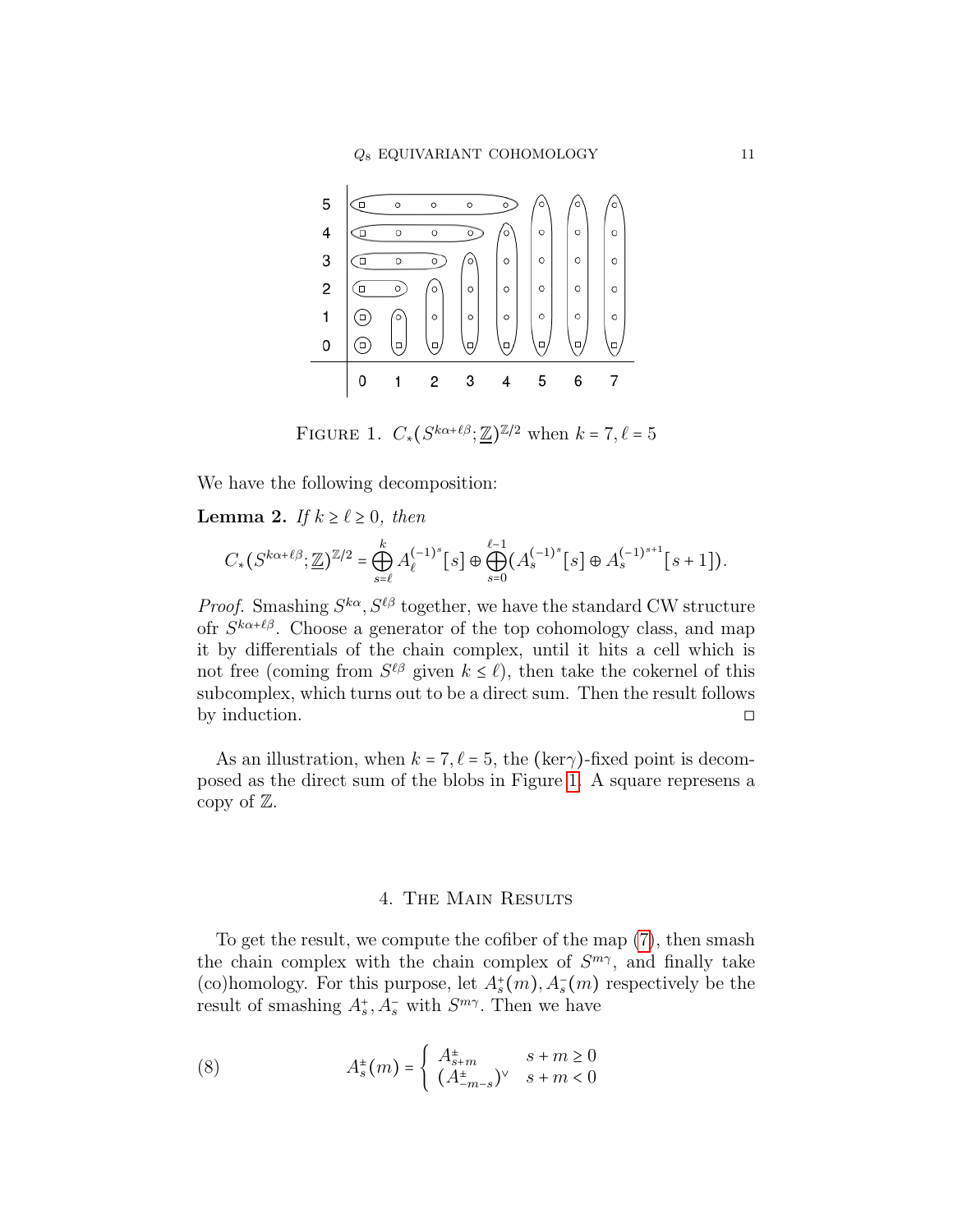The homology of the  $\mathbb{Z}/2$ -fixed points of these chain complexes are given in the following proposition.

<span id="page-11-0"></span>**Proposition 3.** Taking homology of the  $\mathbb{Z}/2$ -fixed points, we have

$$
H_q(A_s^*)^{\mathbb{Z}/2} = \begin{cases} \mathbb{Z} & q = s, s \text{ even} \\ \mathbb{Z}/2 & 0 \le q < s, q \text{ even} \\ 0 & else \end{cases}
$$
  

$$
H_q((A_s^*)^\vee)^{\mathbb{Z}/2} = \begin{cases} \mathbb{Z} & q = -s, s \text{ even} \\ \mathbb{Z}/2 & -s \le q \le 0, q \text{ odd} \\ 0 & else \end{cases}
$$
  

$$
H_q(A_s^-)^{\mathbb{Z}/2} = \begin{cases} \mathbb{Z} & q = s, s \text{ odd} \\ \mathbb{Z}/2 & 0 \le q < s, q \text{ odd} \\ 0 & else \end{cases}
$$
  

$$
H_q((A_s^-)^\vee)^{\mathbb{Z}/2} = \begin{cases} \mathbb{Z} & q = -s, s \text{ odd} \\ \mathbb{Z}/2 & -s \le q \le -2, q \text{ even} \\ 0 & else \end{cases}
$$

*Proof.* See [\[11\]](#page-16-9) and [\[16\]](#page-17-0).  $\Box$ 

Now let  $\Theta_{n,m}^+$  and  $\Theta_{n,m}^-$  respectively be the result of smashing  $\Theta_{n,0}^+$ ,  $\Theta_{n,0}^-$  with  $S^{m\gamma}$ . When  $m \leq 2$ ,  $\Theta_{n,m}^+$  is the totalization of the following double chain complex:

$$
C(0)_m \xrightarrow{f_0[2-m]} C(1)[2-m] \xrightarrow{f_1[7-m]} C(2)[7-m] \rightarrow \dots \rightarrow C(n)[5n-m-3],
$$
  
where  $C(0)_m$  is

$$
0 \to \mathbb{Z}[C'] \xrightarrow{1+(-1)^0 \sigma} \mathbb{Z}[C'] \xrightarrow{1+(-1)^1 \sigma} \mathbb{Z}[C'] \to \dots \xrightarrow{1+(-1)^{1-m} \alpha} \mathbb{Z}[C'] \to 0.
$$

When  $m > 2$ ,  $\Theta_{n,m}^+$  is the totalization of the following double chain complex:

$$
C(0)_{m}[2-m] \xrightarrow{\widetilde{f}_{0}[2-m]} C(1)[2-m] \xrightarrow{f_{1}[7-m]} \dots \to C(n)[5n-m-3],
$$

where  $C(0)_m$  is

$$
0 \to \mathbb{Z}[C'] \xrightarrow{1+(-1)^{m-3}\sigma} \mathbb{Z}[C'] \xrightarrow{1+(-1)^{m-4}\sigma} \dots \xrightarrow{1+(-1)^0\sigma} \mathbb{Z}[C'] \to 0
$$

and  $\widetilde{f}_0$  :  $C(0)_m \to C(1)$  is given by  $1 - \sigma$  at the bottom degree of the both chain complexes.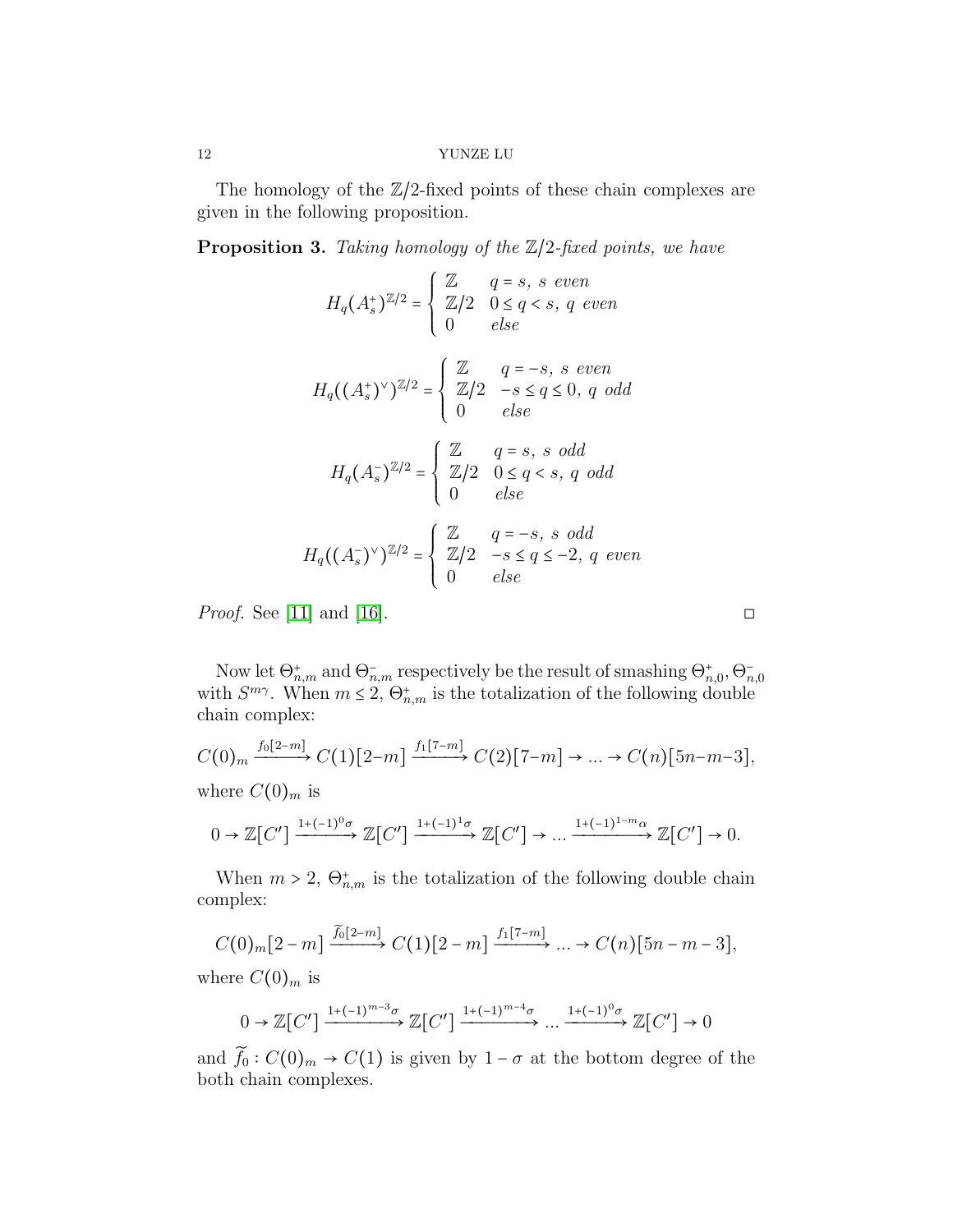As an example, the chain complex  $\Theta_{2,-2}^{+}$  could be presented as

$$
(9) \quad \circ \xrightarrow{1-\sigma} \circ \xrightarrow{1+\sigma} \circ
$$
\n
$$
\circ \xrightarrow{1+\sigma} \circ \xrightarrow{1-\sigma} \circ \xrightarrow{4+4\sigma} \circ \xrightarrow{1-\sigma} \circ \xrightarrow{1+\sigma} \circ
$$
\n
$$
\circ \xrightarrow{1+\sigma} \circ \xrightarrow{1-\sigma} \circ \xrightarrow{1+\sigma} \circ \xrightarrow{1+\sigma} \circ \xrightarrow{1+\sigma} \circ \xrightarrow{1+\sigma} \circ \xrightarrow{1+\sigma} \circ \xrightarrow{1+\sigma} \circ \xrightarrow{1+\sigma} \circ \xrightarrow{1+\sigma} \circ \xrightarrow{1+\sigma} \circ \xrightarrow{1+\sigma} \circ \xrightarrow{1+\sigma} \circ \xrightarrow{1+\sigma} \circ \xrightarrow{1+\sigma} \circ \xrightarrow{1+\sigma} \circ \xrightarrow{1+\sigma} \circ \xrightarrow{1+\sigma} \circ \xrightarrow{1+\sigma} \circ \xrightarrow{1+\sigma} \circ \xrightarrow{1+\sigma} \circ \xrightarrow{1+\sigma} \circ \xrightarrow{1+\sigma} \circ \xrightarrow{1+\sigma} \circ \xrightarrow{1+\sigma} \circ \xrightarrow{1+\sigma} \circ \xrightarrow{1+\sigma} \circ \xrightarrow{1+\sigma} \circ \xrightarrow{1+\sigma} \circ \xrightarrow{1+\sigma} \circ \xrightarrow{1+\sigma} \circ \xrightarrow{1+\sigma} \circ \xrightarrow{1+\sigma} \circ \xrightarrow{1+\sigma} \circ \xrightarrow{1+\sigma} \circ \xrightarrow{1+\sigma} \circ \xrightarrow{1+\sigma} \circ \xrightarrow{1+\sigma} \circ \xrightarrow{1+\sigma} \circ \xrightarrow{1+\sigma} \circ \xrightarrow{1+\sigma} \circ \xrightarrow{1+\sigma} \circ \xrightarrow{1+\sigma} \circ \xrightarrow{1+\sigma} \circ \xrightarrow{1+\sigma} \circ \xrightarrow{1+\sigma} \circ \xrightarrow{1+\sigma} \circ \xrightarrow{1+\sigma} \circ \xrightarrow{1+\sigma} \circ \xrightarrow{1+\sigma} \circ \xrightarrow{1+\sigma} \circ \xrightarrow{1+\sigma} \circ \xrightarrow{1+\sigma} \circ \xrightarrow{1+\sigma} \circ \xrightarrow{1+\sigma} \circ \xrightarrow{1+\sigma} \circ \xrightarrow{1+\sigma} \circ \xrightarrow{1+\sigma} \circ \xrightarrow{1+\sigma} \circ \xrightarrow{1+\sigma} \circ \xrightarrow{1+\sigma} \circ \xrightarrow{1+\sigma} \circ \xrightarrow{1+\sigma} \circ \xrightarrow{1+\sigma} \circ \xrightarrow{1+\sigma} \circ \xrightarrow{1+\sigma} \
$$

Similarly, when  $m \leq 2$ ,  $\Theta_{n,m}^-$  is the totalization of the following double chain complex:

$$
C^{-}(0)_{m} \xrightarrow{f_{0}^{-}[2-m]} C^{-}(1)[2-m] \xrightarrow{f_{1}^{-}[7-m]} C(2)[7-m] \rightarrow ... \rightarrow C^{-}(n)[5n-m-3],
$$
  
where  $C^{-}(0)_{m}$  is

$$
0 \to \mathbb{Z}[C'] \xrightarrow{1-(-1)^0 \sigma} \mathbb{Z}[C'] \xrightarrow{1-(-1)^1 \sigma} \mathbb{Z}[C'] \to \dots \xrightarrow{1-(-1)^{1-m} \alpha} \mathbb{Z}[C'] \to 0.
$$

When  $m > 2$ ,  $\Theta_{n,m}^-$  is the totalization of the following double chain complex:

$$
C^{-}(0)_{m}[2-m] \xrightarrow{\widetilde{f_{0}}[2-m]} C^{-}(1)[2-m] \xrightarrow{f_{1}[7-m]} \dots \to C^{-}(n)[5n-m-3],
$$
  
where  $C^{-}(0)_{m}$  is  

$$
0 \to \mathbb{Z}[C'] \xrightarrow{1-(-1)^{m-3}\sigma} \mathbb{Z}[C'] \xrightarrow{1-(-1)^{m-4}\sigma} \dots \xrightarrow{1-(-1)^{0}\sigma} \mathbb{Z}[C'] \to 0
$$

and 
$$
\widetilde{f}_0^-: C^-(0)_m \to C^-(1)
$$
 is given by  $1 + \sigma$  at the bottom degree of the  
both chain complexes.

As an example, the chain complex  $\Theta_{2,5}^-$  could be presented as

○ <sup>1</sup>−<sup>σ</sup> /○ <sup>1</sup>+<sup>σ</sup> /○ ○ <sup>1</sup>+<sup>σ</sup> / 1−σ > ○ <sup>1</sup>−<sup>σ</sup> /○ <sup>4</sup>+4<sup>σ</sup> /○ <sup>1</sup>−<sup>σ</sup> /○ <sup>1</sup>+<sup>σ</sup> /○ ◻ <sup>1</sup>+<sup>σ</sup> /○ <sup>1</sup>−<sup>σ</sup> /○ <sup>1</sup>+<sup>σ</sup> /○ 1−σ

<span id="page-12-0"></span>**Proposition 4.** When  $m \leq 0$ , we have

$$
H_q((\Theta_{n,m}^+)^{\mathbb{Z}/2}) = \begin{cases} \mathbb{Z} & q = 0 \text{ and } m \text{ even} \\ \mathbb{Z}/2 & 0 \le q \le -m, q \equiv m+1 \text{ mod } 2 \\ \mathbb{Z}/2 \oplus \mathbb{Z}/2 & -m \le q \le 4n-m-1, q \equiv -m+1 \text{ mod } 4 \\ \mathbb{Z}/8 & -m \le q \le 4n-m-1, q \equiv -m+3 \text{ mod } 4 \\ 0 & else \end{cases}
$$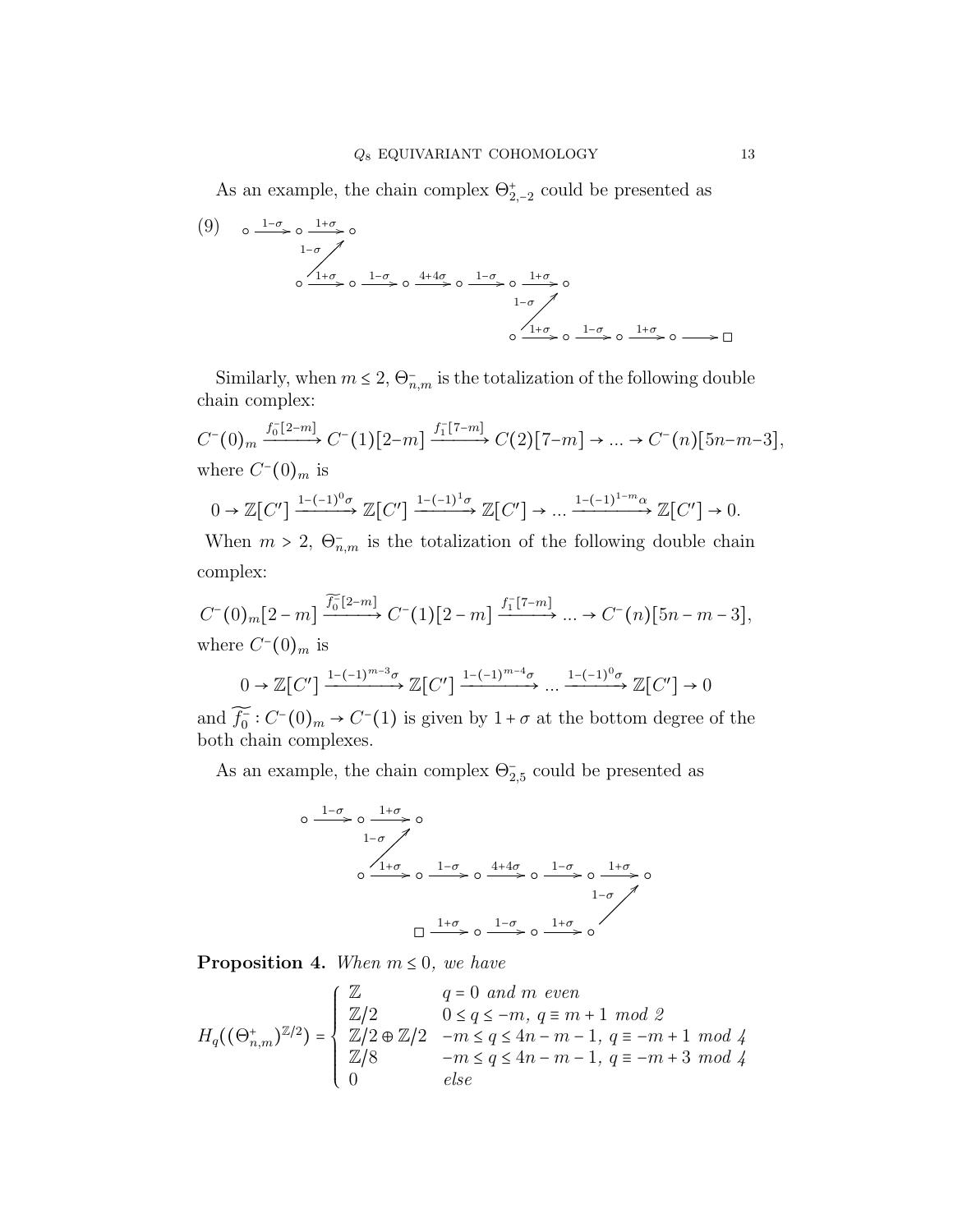When  $m > 0$ , we have

$$
H_q((\Theta_{n,m}^*)^{\mathbb{Z}/2}) = \begin{cases} \mathbb{Z} & q = 0 \text{ and } m \text{ even} \\ \mathbb{Z}/2 & q = m - 2, \text{ or} \\ & 0 \le q \le 3 - m \text{ and } q \equiv -m + 3 \text{ mod } 2 \\ \mathbb{Z}/2 \oplus \mathbb{Z}/2 & m + 2 - 4n \le q \le m - 6, \text{ } q \equiv m - 2 \text{ mod } 4 \\ \mathbb{Z}/8 & m - 4n \le q \le m - 4, \text{ } q \equiv m \text{ mod } 4 \\ 0 & else \end{cases}
$$

And when  $m \leq 0$ , we have

$$
H_q((\Theta^-_{n,m})^{\mathbb{Z}/2}) = \left\{ \begin{array}{ll} \mathbb{Z} & q = 0 \ and \ m \ odd \\ \mathbb{Z}/2 & 0 \leq q \leq -m, \ q \equiv m \ mod \ 2, \ or \\ -m \leq q \leq 4n-m-1, \ q+m \equiv 0,1,2 \ mod \ 4 \\ 0 & else \end{array} \right.
$$

Finally, when  $m > 0$ , we present the homology of  $(\Theta_{n,m}^-)^{\mathbb{Z}/2}$  as a sum of two chain complexes

$$
H_*((\Theta_{n,m}^-)^{\mathbb{Z}/2}) \cong H_*((\Theta_{n,2}^-)^{\mathbb{Z}/2})[2-m] \oplus H_*(C^-(0)_m[2-m])^{\mathbb{Z}/2}
$$

where

$$
H_q((\Theta_{n,2}^-)^{\mathbb{Z}/2}) = \begin{cases} \mathbb{Z}/2 & -1 \le q \le 4n-3, \ q \equiv 0,2,3 \ mod \ 4, \\ 0 & else \end{cases}
$$

and

$$
H_q(C^-(0)_m[2-m])^{\mathbb{Z}/2} = \begin{cases} \mathbb{Z} & q=0 \text{ and } m \text{ odd} \\ \mathbb{Z}/2 & -1 \le q \le 2-m, q \equiv m+1 \text{ mod } 2, \\ 0 & else \end{cases}
$$

Proof. As seen from the above definition, the chain complexes in these have fewer than three copies of  $\mathbb Z$  in each dimension, also the differentials are simple. Thus we can proceed by direct computation.  $\Box$ 

With all the ingredient described, we may write down the first case of the main result.

<span id="page-13-0"></span>**Theorem 5.** For  $k \geq \ell \geq 0$  and  $n \geq 0$ , as a  $\mathbb{Z}/2$ -equivariant chain complex,

$$
C^{Q_8}_*(S^{k\alpha+\ell\beta+m\gamma+n\rho})^{\mathbb{Z}/4} = \bigoplus_{s=\ell}^{k-1} A_{\ell}^{(-1)^s}(m)[s] \oplus \bigoplus_{s=0}^{\ell-1} A_s^{(-1)^s}(m)[s]
$$
  

$$
\oplus A_s^{(-1)^{s+1}}(m)[s+1]) \oplus \Theta_{n,-\ell-m}^{(-1)^{(k+1)(\ell+1)}}[\ell].
$$

The homology of all the chain complexes involved, are computed in Proposition [3](#page-11-0) and Proposition [4.](#page-12-0)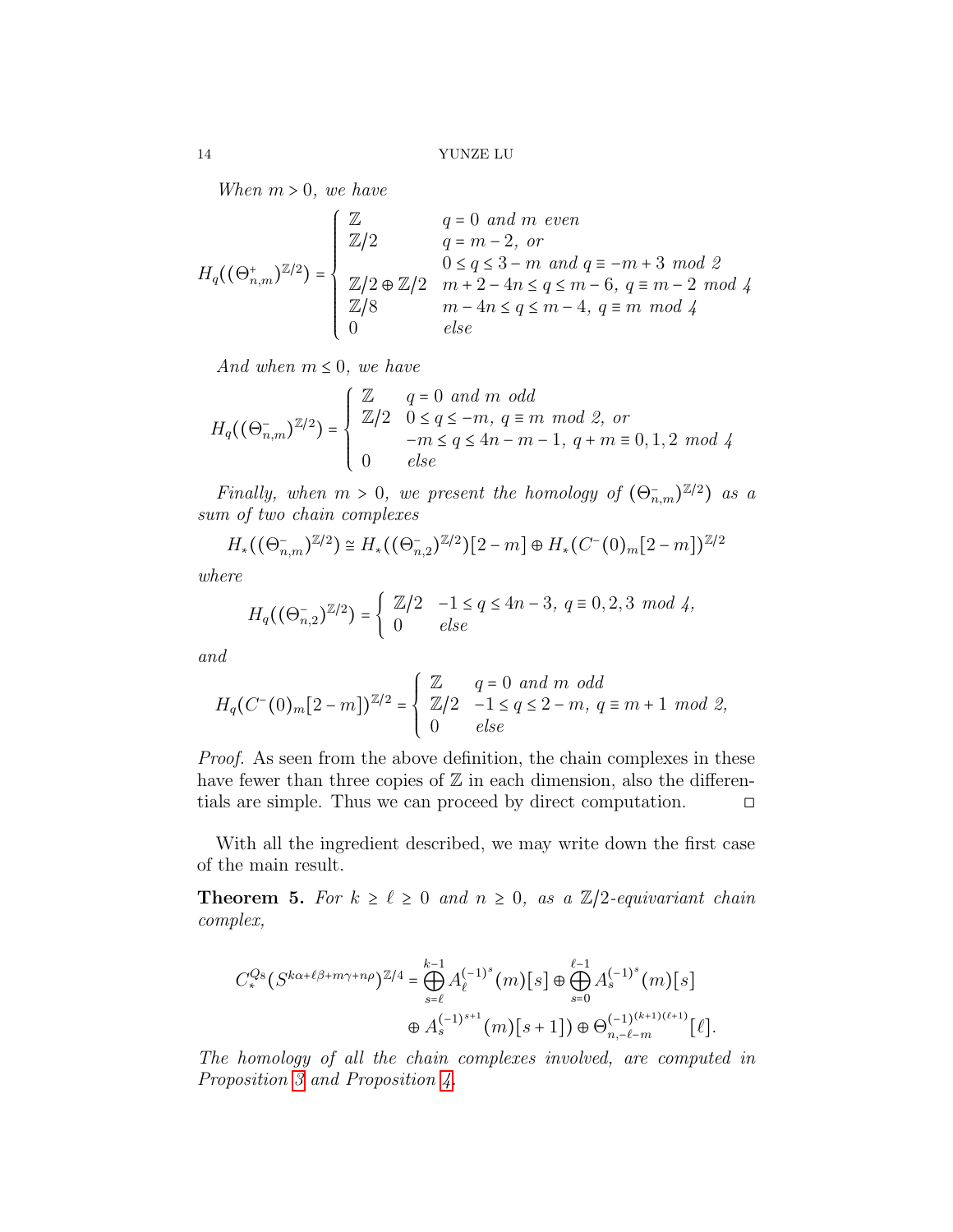By Spanier-Whitehead duality, it suffices to furthermore consider the case  $n < 0$ . Essentially, this means n and  $k, \ell$  have different signs. If, say,  $k, \ell < 0$  and  $n, m > 0$ , we can flip all the signs and compute the cohomology instead.

So here we assume  $k \geq \ell \geq 0$ , and  $n < 0$ . The cofiber sequence now looks like

$$
S(-n\rho)_+ \to S^0 \to S^{-n\rho}.
$$

Take the dual of this sequence, we have

$$
S^{n\rho} \to S^0 \to DS(-n\rho)_+.
$$

The dual of  $S(-n\rho)_+$  is  $\Sigma^{n\rho+1}S(-n\rho)_+$ , hence

$$
S^{n\rho} \to S^0 \to \Sigma^{n\rho+1} S(-n\rho)_+.
$$

Define now for  $n < 0$ :

$$
\Theta_{n,m}^{\pm} \coloneqq \text{Hom}(\Theta_{-n,m}^{\pm}, \mathbb{Z}),
$$

so that  $\Theta^+_{n,m}$  and  $\Theta^-_{n,m}$  are still results of smashing  $\Theta^+_{n,0}, \Theta^-_{n,0}$  with  $S^{m\gamma}$ . Their homology is recorded in the following proposition whose proof is analogous to Proposition [4.](#page-12-0)

<span id="page-14-0"></span>**Proposition 6.** Let  $n < 0$ . When  $m \leq 0$ , we have

$$
H_q((\Theta_{n,m}^*)^{\mathbb{Z}/2}) = \left\{ \begin{array}{ll} \mathbb{Z} & q=0 \text{ and } m \text{ even} \\ \mathbb{Z}/2 & m-1 \leq q \leq -1, \ q \equiv m \text{ mod } 2 \\ \mathbb{Z}/2 \oplus \mathbb{Z}/2 & m+4n \leq q \leq m-1, \ q \equiv m-2 \text{ mod } 4 \\ \mathbb{Z}/8 & m+4n \leq q \leq m-1, \ q \equiv m \text{ mod } 4 \\ 0 & else \end{array} \right.
$$

When  $m > 0$ , we have

$$
H_q((\Theta_{n,m}^*)^{\mathbb{Z}/2}) = \begin{cases} \mathbb{Z} & q = 0 \text{ and } m \text{ even} \\ \mathbb{Z}/2 & q = -m + 1, \text{ or} \\ -m + 2 \le q \le -1 \text{ and } q \equiv m \text{ mod } 2 \\ \mathbb{Z}/2 \oplus \mathbb{Z}/2 & 5 - m \le q \le -4n - m - 3, \ q \equiv -m + 1 \text{ mod } 4 \\ \mathbb{Z}/8 & 3 - m \le q \le -4n - m - 1, \ q \equiv -m + 3 \text{ mod } 4 \\ 0 & else \end{cases}
$$

And when  $m \leq 0$ , we have

$$
H_q((\Theta_{n,m}^-)^{\mathbb{Z}/2}) = \left\{ \begin{array}{ll} \mathbb{Z} & q=0 \text{ and } m \text{ odd} \\ \mathbb{Z}/2 & m-1 \leq q \leq 1, \ q \equiv m+1 \text{ mod } 2, \text{ or} \\ & m+4n \leq q \leq m-1, \ q-m \equiv 1,2,3 \text{ mod } 4 \\ 0 & else \end{array} \right.
$$

◻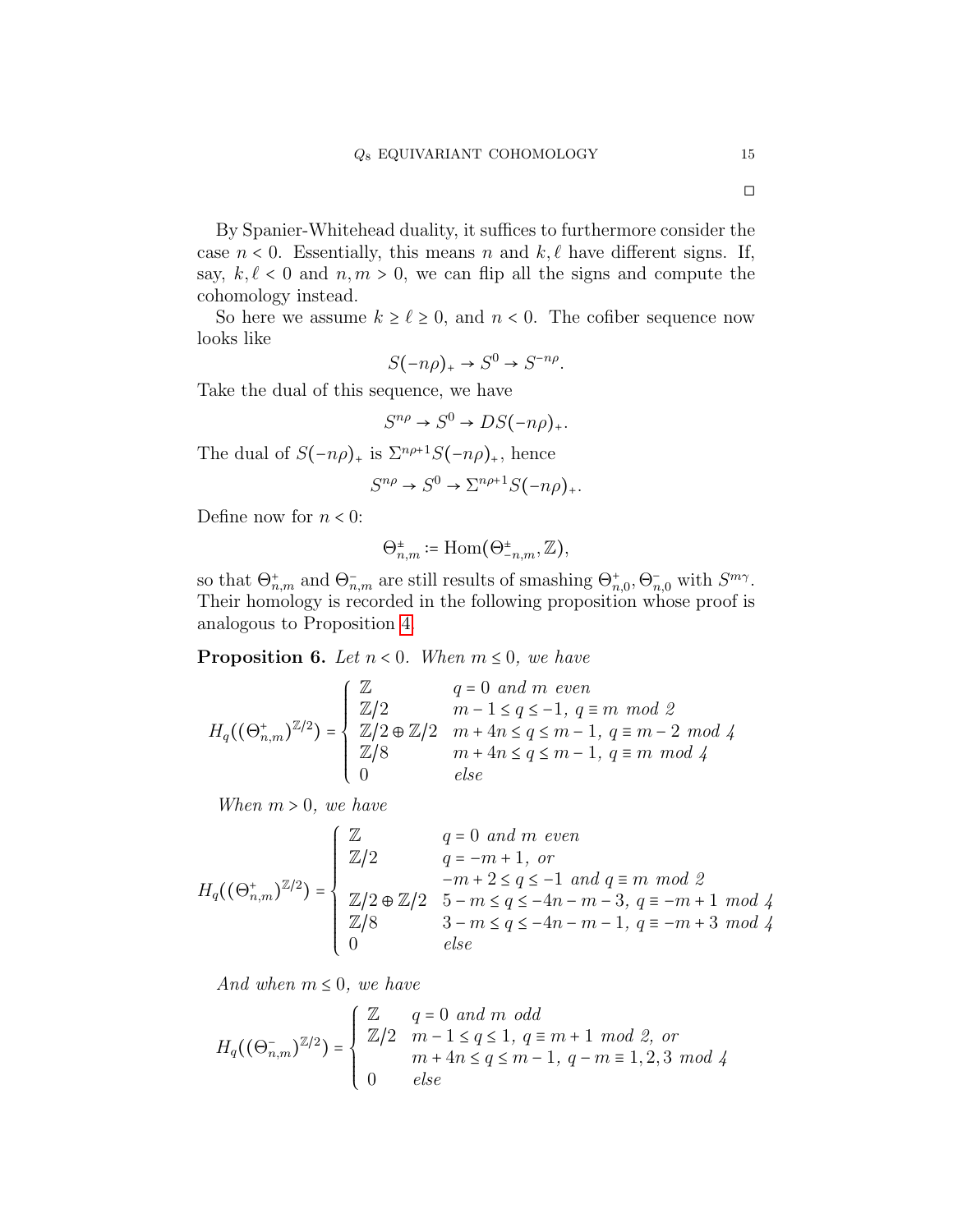Finally, when  $m > 0$ , we present the homology of  $(\Theta_{n,m}^-)^{\mathbb{Z}/2}$  as a sum of two chain complexes

$$
H_*((\Theta_{n,m}^-)^{\mathbb{Z}/2}) \cong H_*((\Theta_{n,2}^-)^{\mathbb{Z}/2})[2-m] \oplus H_*(C^-(0)_m[2-m])^{\mathbb{Z}/2}
$$

where

$$
H_q((\Theta_{n,2}^-)^{\mathbb{Z}/2}) = \begin{cases} \mathbb{Z}/2 & 4n + 2 \le q \le 0, \ q \equiv 0, 1, 3 \mod 4, \\ 0 & else \end{cases}
$$

and

$$
H_q(C^-(0)_m[2-m])^{\mathbb{Z}/2} = \begin{cases} \mathbb{Z} & q=0 \text{ and } m \text{ odd} \\ \mathbb{Z}/2 & m-3 \le q \le 0, q \equiv m \text{ mod } 2, \\ 0 & else \end{cases}
$$

Suspend by  $S^{k\alpha+\ell\beta}$ , the connecting map connects at the top degree, and after taking the cofiber, we obtain the next case of our main result:

<span id="page-15-0"></span>**Theorem 7.** For  $k \geq \ell \geq 0$  and  $n < 0$ , as a  $\mathbb{Z}/2$ -equivariant chain complex,

$$
C_{*}^{Q_{8}}(S^{k\alpha+\ell\beta+m\gamma+n\rho})^{\mathbb{Z}/4} = \bigoplus_{s=\ell}^{k-1} A_{\ell}^{(-1)^{s}}(m)[s] \oplus \bigoplus_{s=0}^{\ell-1} A_{s}^{(-1)^{s}}(m)[s] \oplus A_{s}^{(-1)^{s+1}}(m)[s+1]) \oplus \Theta_{n,\ell-m}^{(-1)^{(k+1)(\ell+1)}}[\ell].
$$

The homology of all the chain complexes involved, are computed in Proposition [3](#page-11-0) and Proposition [6.](#page-14-0)

◻

◻

Finally, we complete our discussion by adding the cohomology results. The cohomology of duals of the chain complexes  $\Theta$ 's and A's are easily derived from Proposition [3,](#page-11-0) [4](#page-12-0) and [6](#page-14-0) using universal coefficients theorem. What is new is the decomposition of cochain complexes. The answer is the follows:

<span id="page-15-1"></span>**Theorem 8.** For  $k \geq \ell \geq 0$  and  $n \geq 0$ , as a  $\mathbb{Z}/2$ -equivariant chain complex,

$$
C_{Q_8}^*(S^{k\alpha+\ell\beta+m\gamma+n\rho})^{\mathbb{Z}/4} = \bigoplus_{s=\ell}^{k-1} (A_{\ell}^{(-1)^s}(m)[s])^{\vee} \oplus \bigoplus_{s=0}^{\ell-1} (A_s^{(-1)^s}(m)[s])^{\vee}
$$

$$
\oplus (A_s^{(-1)^{s+1}}(m)[s+1])^{\vee} \oplus \Theta_{-n,-\ell-m}^{(-1)^{(k+1)}(\ell+1)}[\ell].
$$

For  $k \geq \ell \geq 0$  and  $n < 0$ , as a  $\mathbb{Z}/2$ -equivariant chain complex,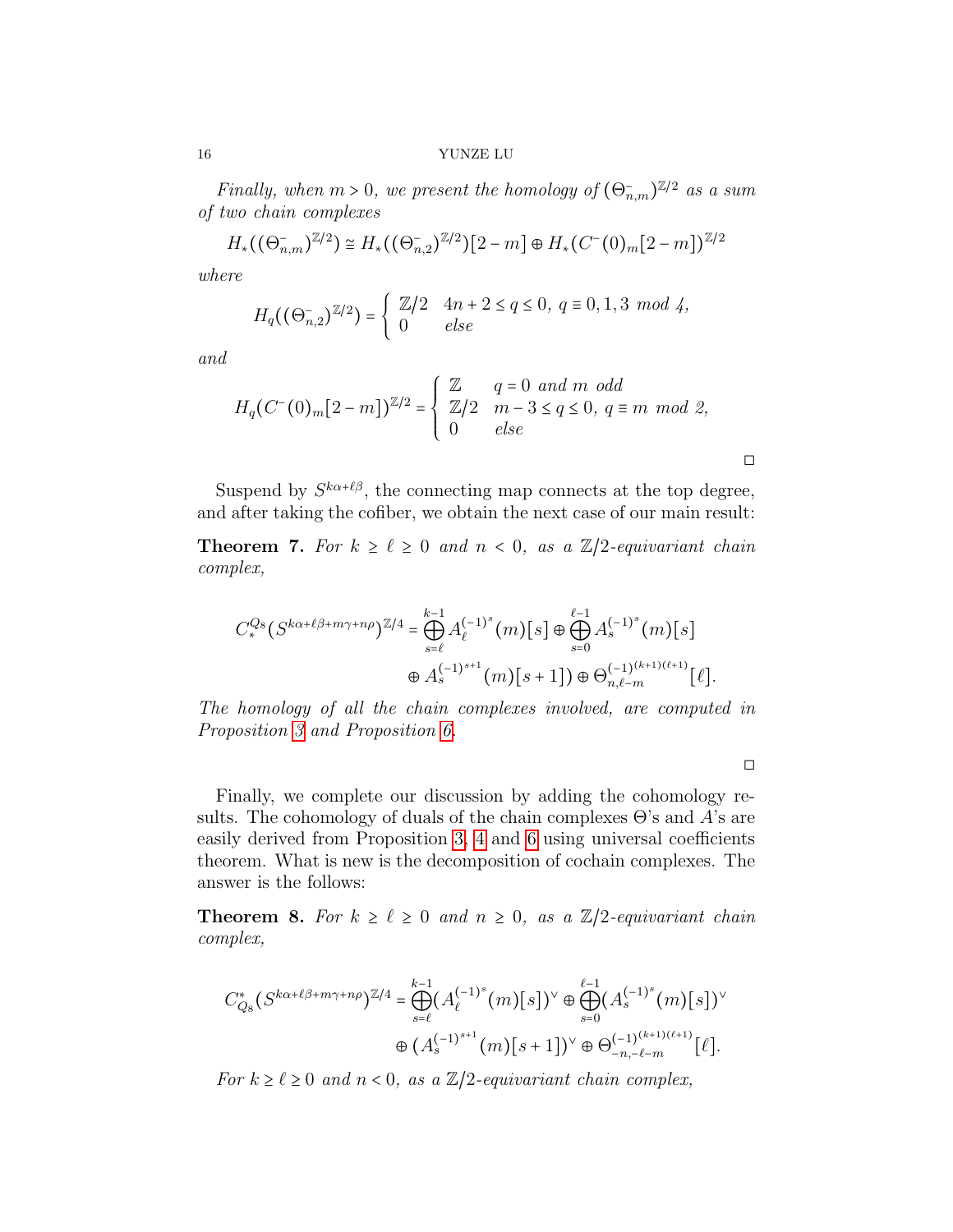$$
C_{Q_8}^*(S^{k\alpha+\ell\beta+m\gamma+n\rho})^{\mathbb{Z}/4} = \bigoplus_{s=\ell}^{k-1} (A_{\ell}^{(-1)^s}(m)[s])^{\vee} \oplus \bigoplus_{s=0}^{\ell-1} (A_s^{(-1)^s}(m)[s])^{\vee}
$$

$$
\oplus (A_s^{(-1)^{s+1}}(m)[s+1])^{\vee} \oplus \Theta_{-n,\ell-m}^{(-1)^{(k+1)(\ell+1)}}[\ell].
$$

#### **REFERENCES**

- <span id="page-16-11"></span>[1] G. Bredon: Equivariant cohomology theories, Lecture Notes Math. 34, Springer Verlag, 1967.
- <span id="page-16-12"></span>[2] H. Cartan, S. Eilenberg: Homological Algebra, Princeton, 1956.
- <span id="page-16-1"></span>[3] M. A. Hill, M. J. Hopkins, D. C. Ravenel: On the nonexistence of elements of Kervaire invariant one, Annals of Mathematics, Volume 184 (2016), Issue 1, 1-262.
- <span id="page-16-2"></span>[4] J. Holler, I .Kriz: On RO(G)-graded equivariant "ordinary" cohomology where G is a power of  $\mathbb{Z}/2$ , Alg. Geom. Top. 17 (2017) 741-763.
- <span id="page-16-3"></span>[5] J. Holler, I. Kriz: Coefficients of  $(\mathbb{Z}/p)^n$ -equivariant geometric fixed points of HZ/p, preprint, [www.math.lsa.umich.edu/](https://www.math.lsa.umich.edu/$\sim $ikriz)∼ikriz, 2017.
- <span id="page-16-4"></span>[6] P. Hu, I. Kriz: Coefficients of the constant Mackey functor over cyclic p-groups, preprint, 2010.
- <span id="page-16-6"></span>[7] I. Kriz, Y. Lu: On the  $RO(G)$ -graded coefficients of dihedral equivariant cohomology, Math. Res. Lett. 27 (2020), no. 4, 1109–1128, 2020.
- <span id="page-16-5"></span>[8] S. Kriz: Equivariant cohomology and the super reciprocal plane of a hyperplane arrangement, Algebraic and Geometric Topology, accepted.
- <span id="page-16-13"></span>[9] S. Kriz: Equivariant Orientation and a Completion Theorem, preprint, http://www-personal.umich.edu/∼[skriz/CompletionTheorem21024.pdf,](http://www-personal.umich.edu/~skriz/CompletionTheorem21024.pdf) 2020.
- <span id="page-16-8"></span>[10] S. Kriz: Notes on Equivariant Homology with Constant Coefficients, Pacific Journal of Mathematics 309, 381-399, 2020.
- <span id="page-16-9"></span>[11] L. G. Lewis: The  $RO(G)$ -graded equivariant ordinary cohomology of complex projective spaces with linear  $\mathbb{Z}/p$  actions, In Algebraic topology and transformation groups (Göttingen, 1987), volume 1361 of Lecture Notes in Math., pages 53–122. Springer, Berlin, 1988.
- <span id="page-16-10"></span>[12] L. G. Lewis, Jr., J. P. May, M. Steinberger, and J. E. McClure: Equivariant stable homotopy theory, Vol 1213 of Lecture Notes in Mathematics, Springer-Verlag, Berlin, 1986.
- <span id="page-16-0"></span>[13] G. Lewis, J. P. May, J. McClure: *Ordinary RO(G)-graded cohomology*, Bull. AMS 4, 208-212, 1981.
- <span id="page-16-7"></span>[14] Y. Liu: Universal Spaces and Splittings of Equivariant Spectra, preprint, [arXiv:2110.07695,](https://arxiv.org/abs/2110.07695) 2021.